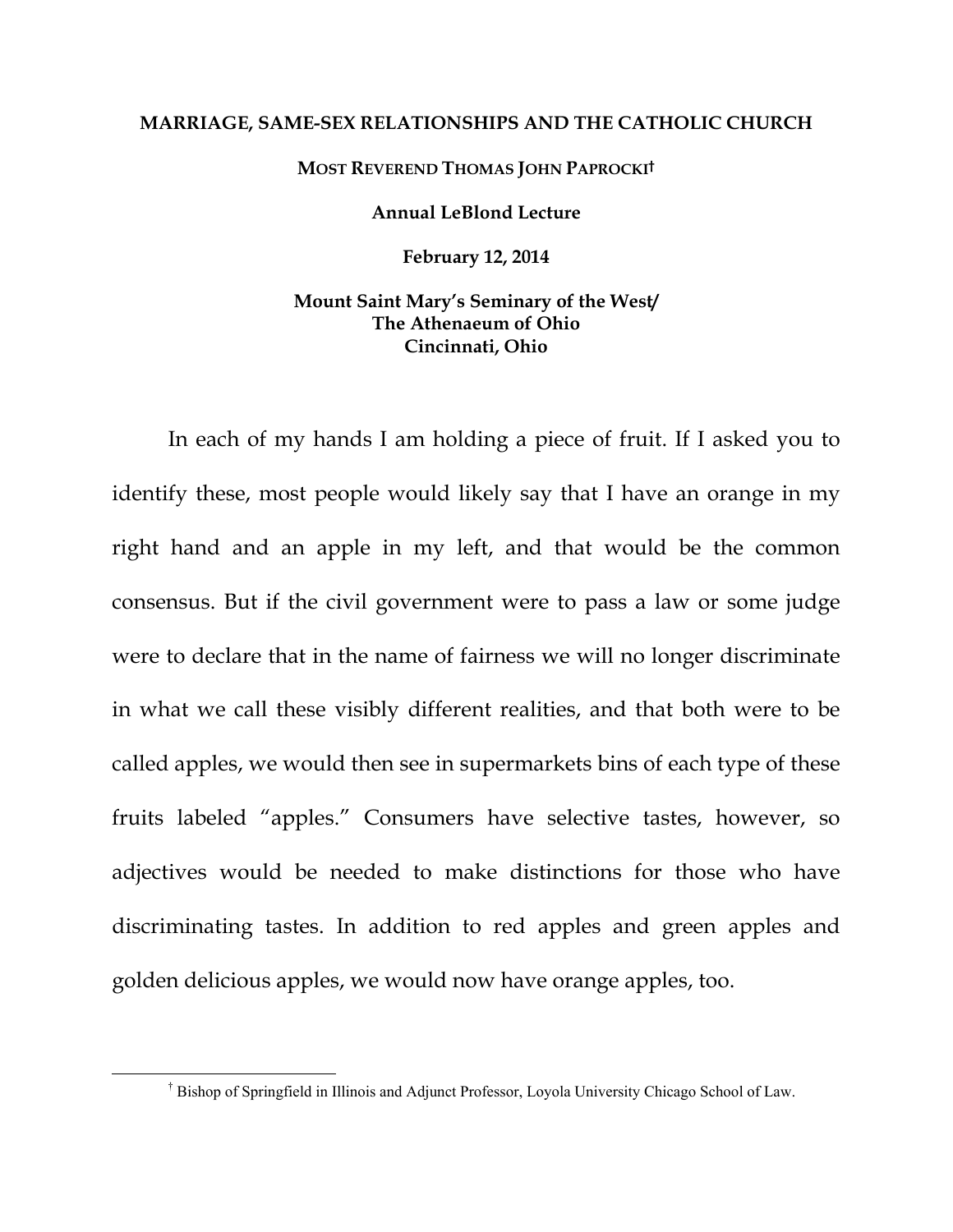Something very similar is happening with two very distinct realities that some civil laws and judicial decisions have decreed will both be called "marriage." Until recently, one of those realities was considered a sacred partnership of man and woman, while the other was considered a sinful transgression against nature by people of the same sex. Regardless of what these different realities are called by civil law and popular culture, people know in their hearts and in their minds, if they are honest, that they are not the same, and so will need to use adjectives to distinguish between them, such as traditional marriage and same-sex marriage, natural marriage and unnatural marriage. For those of us in the Church, we have further distinctive terminology for the reality that we call Holy Matrimony and a sacrament between a baptized man and baptized woman.

Making these distinctions is an unpopular and increasingly uphill battle in our secular culture today. For example, consider that a Google™ search on the Internet for the name "Matthew Shepard" at one time produced 11,900,000 results. Matthew Shepard was a 21-year-old college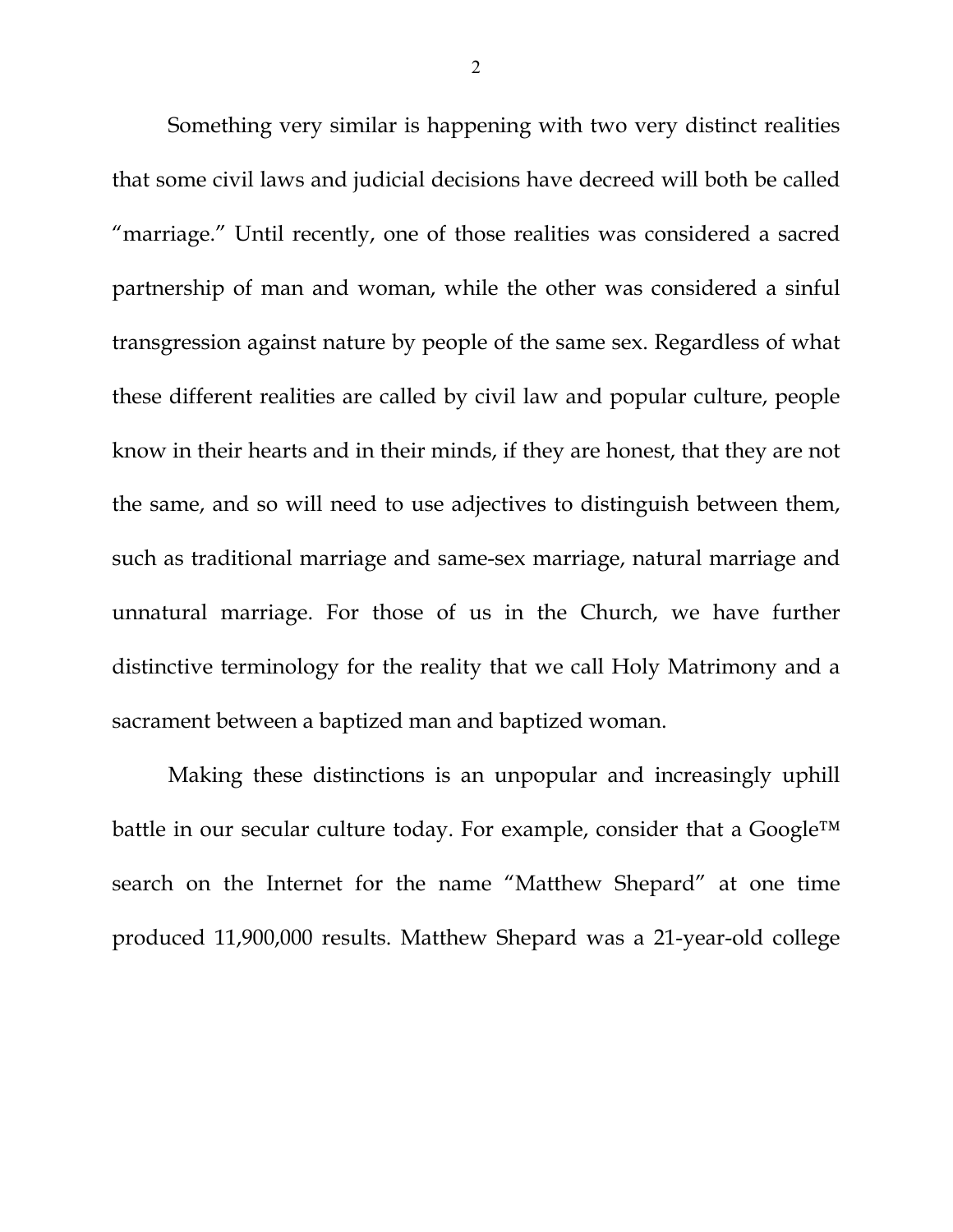student who was savagely beaten to death in 1998 in Wyoming. His murder has been called a hate crime because Shepard was gay.<sup>1</sup>

A similar search on the Internet for the name "Mary Stachowicz" yielded 26,800 results.2 In 2002, Mary Stachowicz was also brutally murdered, but the circumstances were quite different. Mary, the gentle, devout 51-year-old Catholic mother of four urged her co-worker, Nicholas Gutierrez, 19, to change his gay lifestyle. Infuriated by this, as he later told police, he allegedly beat, stabbed and strangled her to death and then stuffed her mangled body in a crawl space in his apartment, located above a Chicago funeral home, where they both worked. I know about Mary Stachowicz, not from the Internet, but personally, because Mary was my secretary at the parish where I was pastor before I was named a Bishop. She worked part time at the funeral home and part time at the parish. One afternoon, she didn't show up at her usual starting time. This was unusual because she was always on time. A call to the funeral home disclosed that her car was still in their parking lot and her purse with her car keys was

 $\frac{1}{1}$ <sup>1</sup> Whether or not the murder of Matthew Shepard was motivated by homosexual bigotry or for other reasons is matter of debate. See Stephen Jiminez, *The Book of Matt: Hidden Truths about the Murder of Matthew Shepard* (Hanover, New Hampshire: Steerforth Press, 2013).

<sup>2</sup> Thomas J. Paprocki, "Marriage, Same-Sex Relationships and the Catholic Church," *Loyola University Chicago Law Journal*, Vol. 38, No. 2, Winter 2007, p. 247.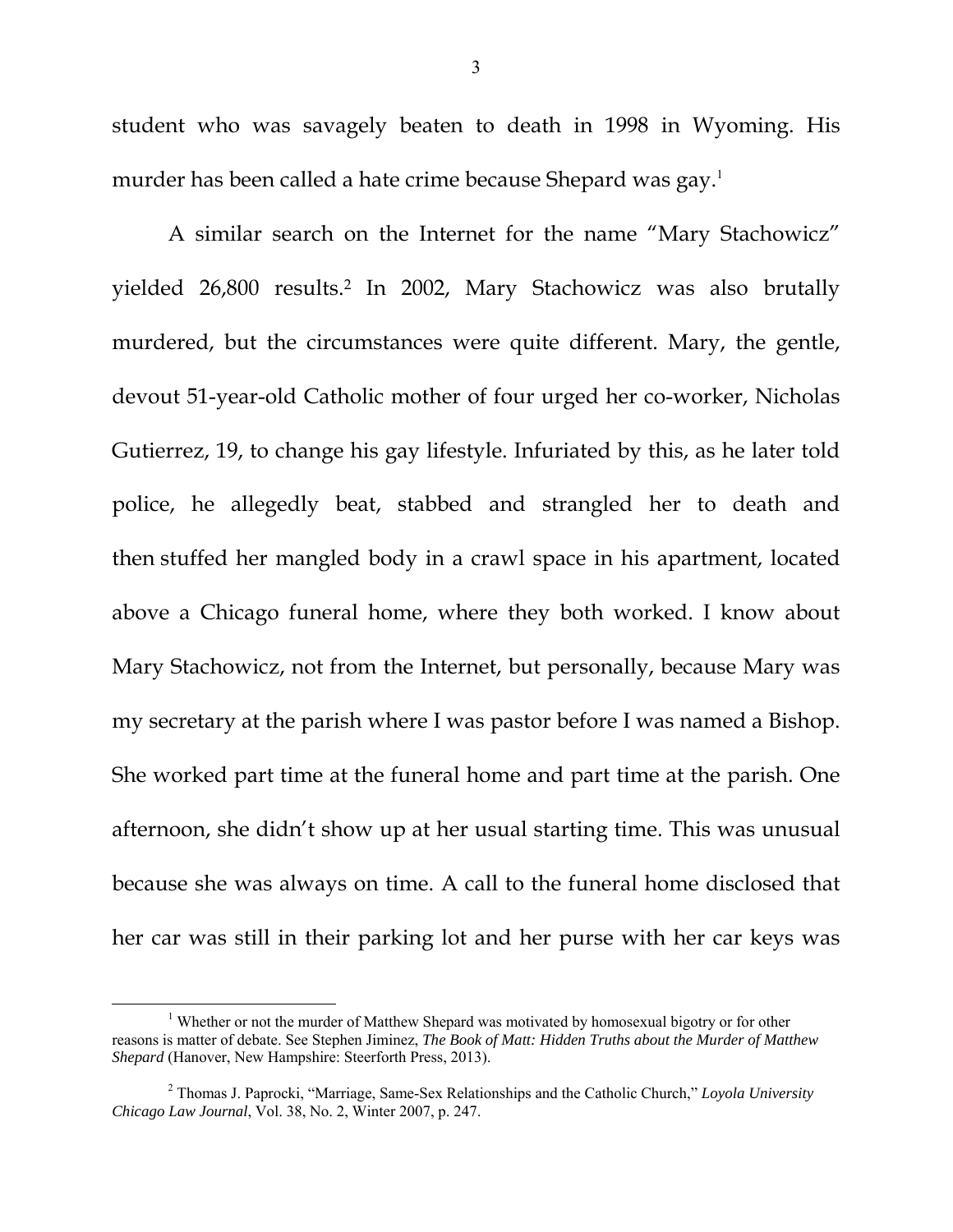still at her desk, but there was no sign of Mary. As Mary's family and friends prayed and worried about her disappearance, Gutierrez prayed with them. Three days later, her mutilated body was discovered in a crawl space in his apartment.

Both murders were senseless and brutal, and I condemn them both unequivocally. However, the fact that there are over eleven and a half million more Internet stories about Matthew Shepard than Mary Stachowicz indicates where popular sentiment lies today on the question of same-sex relationships. Shepard's story has received such widespread attention because his homosexuality was the chief motive for his murder. Mary's murder was widely ignored by the media, despite the fact that she died as a martyr for her faith.

My point is that, in the light of popular opinion today, we need to recognize that we have an uphill struggle to persuade people of the reasons why same-sex relationships should not be legally recognized as marriages. In light of the fact that an increasing number of countries, states and jurisdictions, including my home state of Illinois, are redefining marriage to include same-sex relationships may seem that its universal acceptance is inevitable and that efforts to prevent this are a lost cause, so why bother?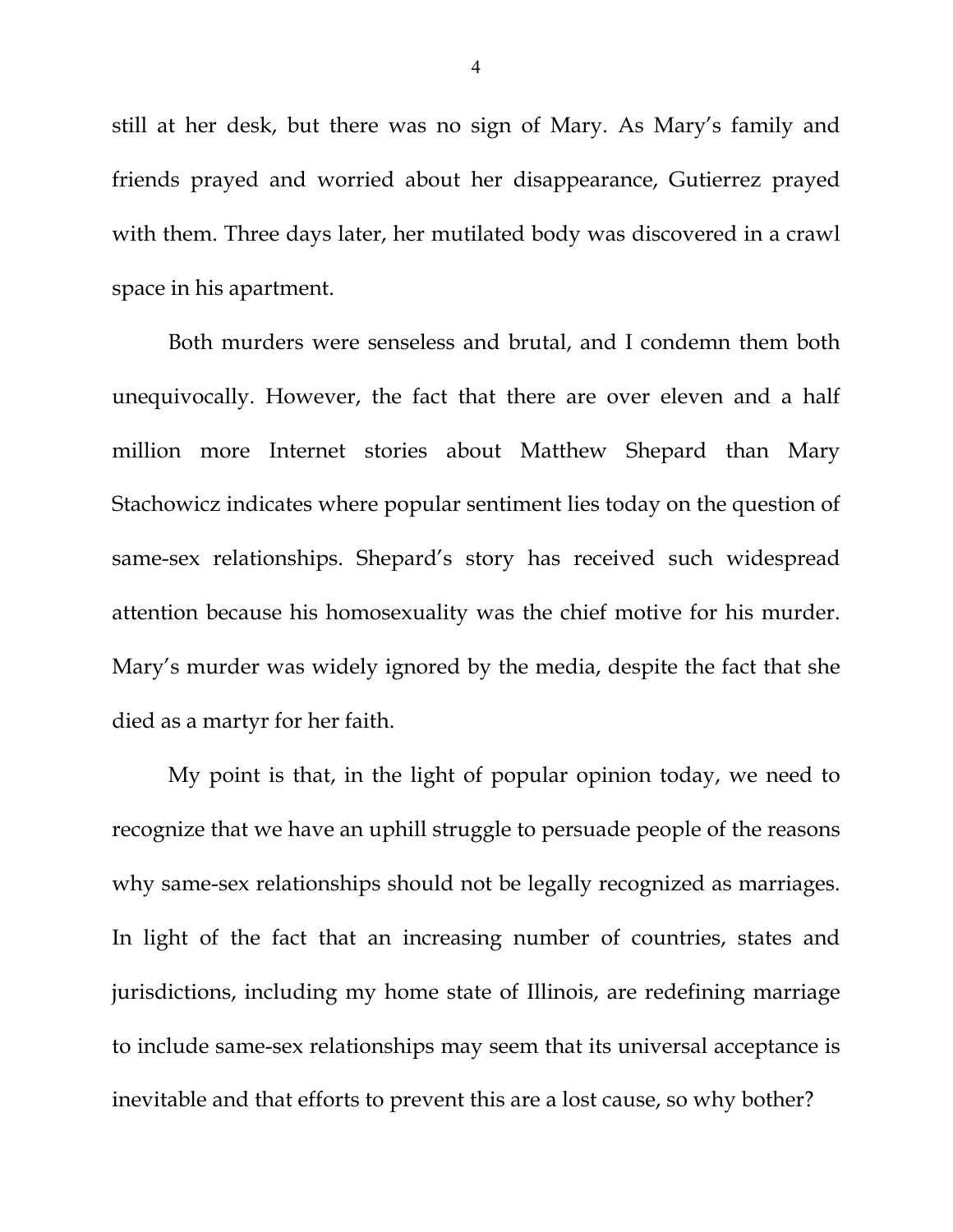The answer to that question is suggested to me by the popular movie from the 1930's by Frank Capra, *Mr. Smith Goes to Washington*, in which Jimmy Stewart plays a young man who has been elected to the United States Senate. As he leaves for Washington, his father offers this encouragement and advice: "Lost causes are the only ones worth fighting for." In his bestselling book, *Management of the Absurd: Paradoxes in Leadership*, Richard Farson explains this advice, saying, "Lost causes are the ones most worth fighting for because they tend to be the most important, most humane ones. They require us to live up to the best that is in us, to perfect ourselves and our world."3

The ethical or moral analysis of an issue is not properly based on polls or surveys of public opinion, but on values, virtues and principles. The challenge is first to show what marriage is and why it deserves a unique status.

I describe the view I am presenting tonight as "consistent with Catholic teaching" because it is not exclusively the teaching of the Catholic Church. The traditional understanding of marriage as between one man

 $\overline{a}$ 

<sup>&</sup>lt;sup>3</sup> Richard Farson, *Management of the Absurd: Paradoxes in Leadership* (New York: Touchstone Books, 1997).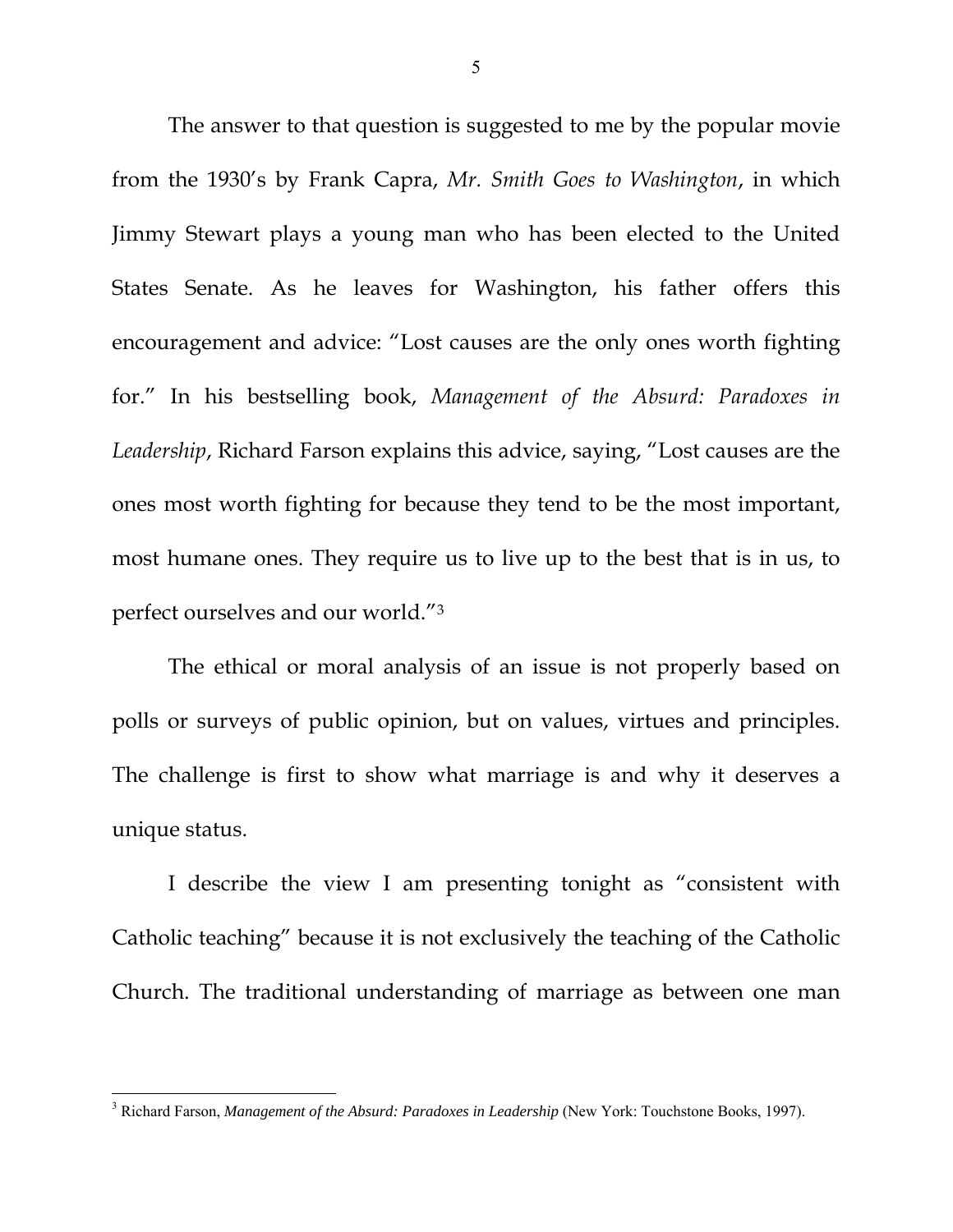and one woman is not the invention of the Catholic Church and in fact precedes Christianity. It is not based on religion, but on natural law.

In my remarks tonight I will address the claims of an argument against my views that would go something like this:

The Catholic Church teaches that marriage is limited to the union of one man and one woman, and that the civil law should reflect this definition. Some non-Catholic religions, and some people with no religious affiliation, are supportive of homosexual marriage. The civil law governs a diverse and pluralistic society, and it is not legitimate to single out one religious group's views and grant them favored status by enacting their religious views into law. Therefore, it is not legitimate for civil society to limit marriage to heterosexual couples.

The first thing to note in response to this argument is that it relies on several false premises. The Catholic Church did not invent marriage as an institution limited to heterosexual couples. Neither did the state. Marriage is a pre-political and natural phenomenon that arises out of the nature of human beings. The Catholic Church, along with virtually every religion and culture in the world recognizes and supports this natural institution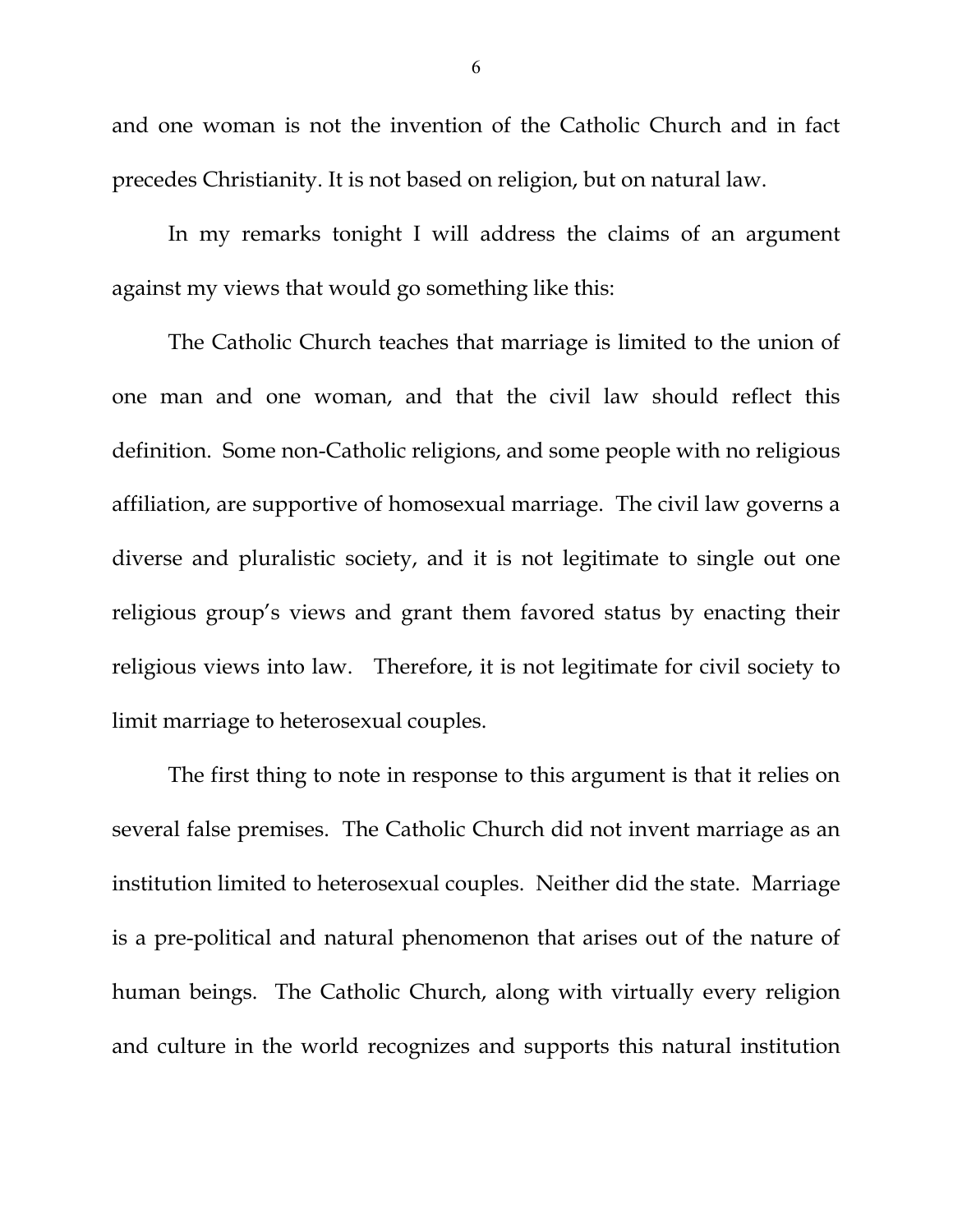because without it, no society will exist or flourish. I will discuss this phenomenon shortly.

Secondly, it is a given of First Amendment jurisprudence that the mere fact that a civil law harmonizes or agrees with religious beliefs is not grounds for finding an Establishment Clause violation. Certainly, if the civil law granted recognition *only* to sacramental marriages as defined in the *Code of Canon Law* of the Catholic Church, this would violate the Establishment Clause. But no law purports to do so.

The Supreme Court has held that:

The Establishment Clause does not ban federal or state regulation of conduct whose reason or effect merely happens to coincide or harmonize with the tenets of some or all religions. In many instances, the Congress or state legislatures conclude that the general welfare of society, wholly apart from any religious considerations, demands such regulation. Thus, for temporal purposes, murder is illegal. And the fact that this agrees with the dictates of the Judaeo-Christian religions while it may disagree with others does not invalidate the regulation. So too with the questions of adultery and polygamy. The same could be said of theft, fraud, etc. because those offenses were also proscribed in the Decalogue. *McGowan v. Maryland*, 366 U.S. 420, 442 (1961).

My response to the claim that it is illegitimate for the civil law to

favor the Church's view on marriage will address three points: first, I will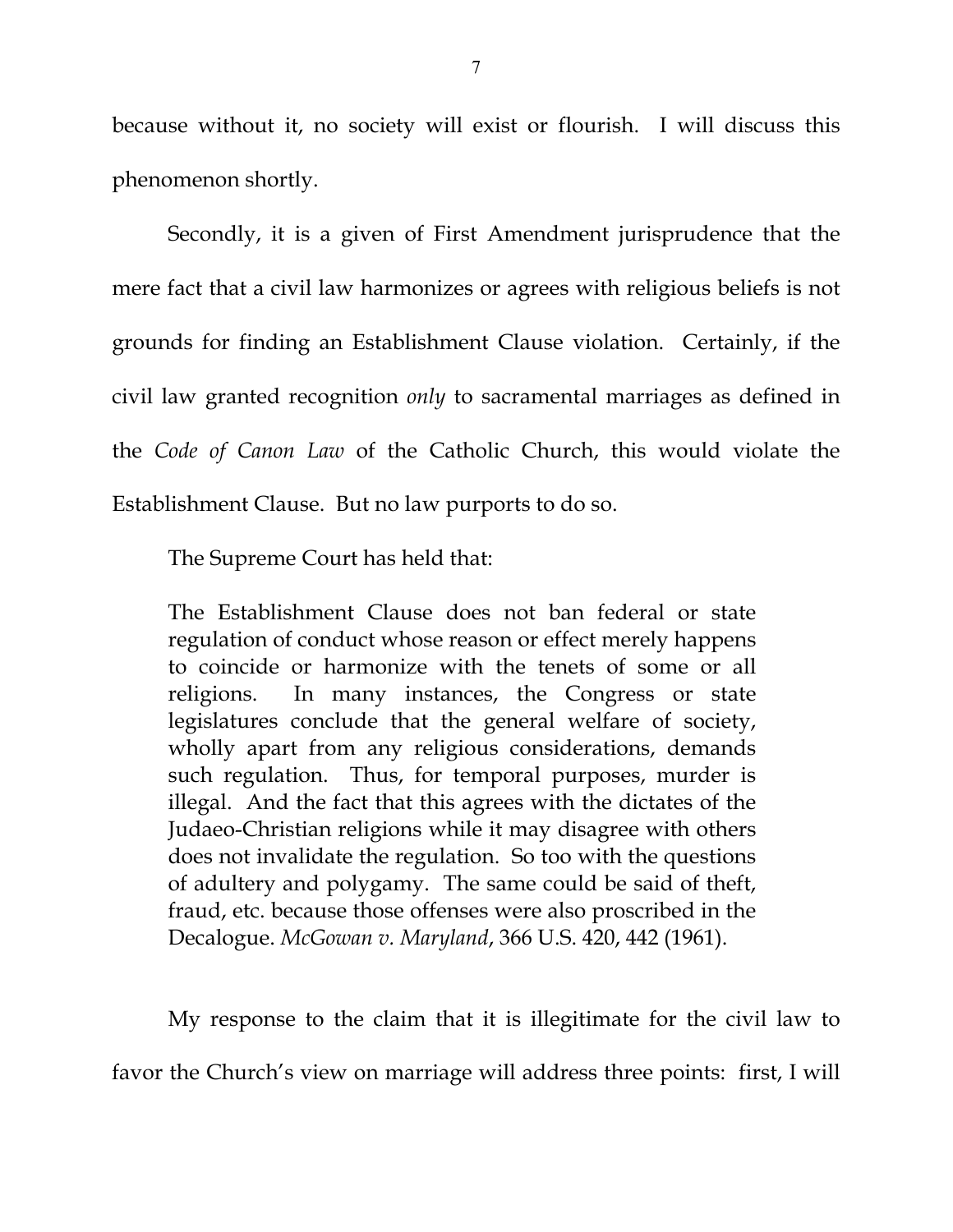discuss the nature of marriage as a natural institution; second, I will argue that civil law and a limited government act beyond their competence and authority when they attempt to redefine the fundamental attributes of marriage; and finally, I will address some pastoral implications of the Church's definition of marriage.

# I. THE NATURE OF MARRIAGE

First, neither the state nor the Church "created" marriage. Marriage is a natural outgrowth of human nature, capacities and needs in a similar way that language is a natural outgrowth of human nature, capacities and needs. No one at the dawn of time sat down with a committee of linguists to develop languages, nor did a blue-ribbon committee of sociologists and politicians create marriage.

Marriage grows out of a natural affinity and complementarity of male and female – in other words, the ways in which one gender completes the other emotionally, spiritually and physically. Most of our natural inclinations can be developed and accomplished through our own efforts – we can fulfill our inclinations towards preserving our health, satisfying our hunger, learning the truth, seeking the beautiful, through our own solitary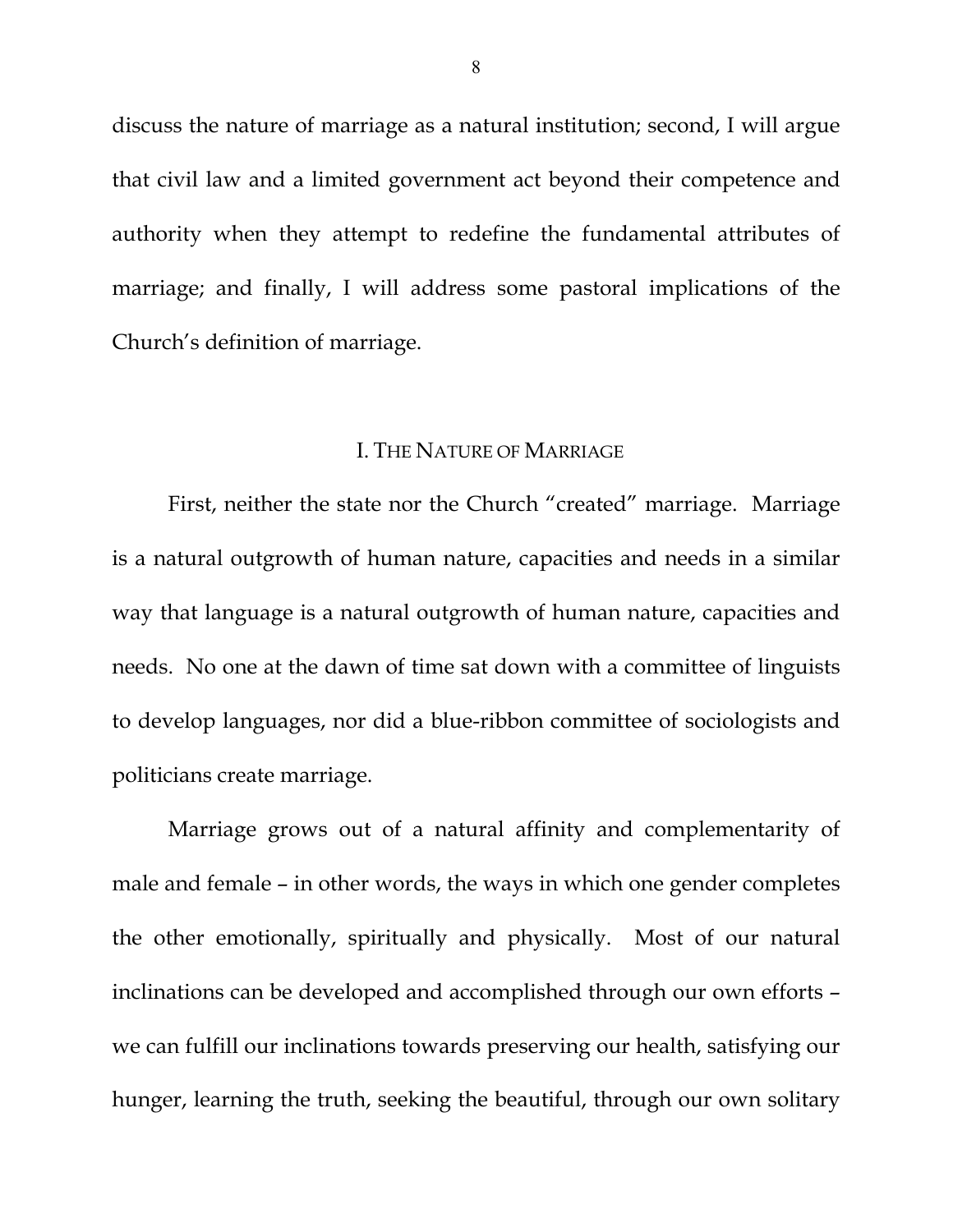efforts. Even if others assist us in reaching these goals, it is our own efforts that ultimately are determinative of our fulfillment. But the inclination, natural desire and capacity towards procreation and creation of a family can only be fulfilled through the union of a man and woman. Even though new biotech interventions in reproduction have advanced seemingly solitary avenues to this fulfillment, say through artificial reproduction, they all must find ways to mimic the union of a man and woman in order to be successful.

The inclination towards these goods is obviously keenly felt by all human beings, including those with same-sex attractions. But couples of the same sex lack the capacity to realize the goods of natural marriage for the simple reason that they lack the complementarity of male and female.

Blessed Pope John Paul II, soon to be Saint John Paul II, developed a large body of teaching about human sexuality which has been pulled together under the title of the "Theology of the Body." I want to turn to a few of his insights to develop this idea of natural marriage.

Karol Wojtyła wrote in LOVE AND RESPONSIBILITY, "Marriage is a separate institution with a distinctive interpersonal nature….This

9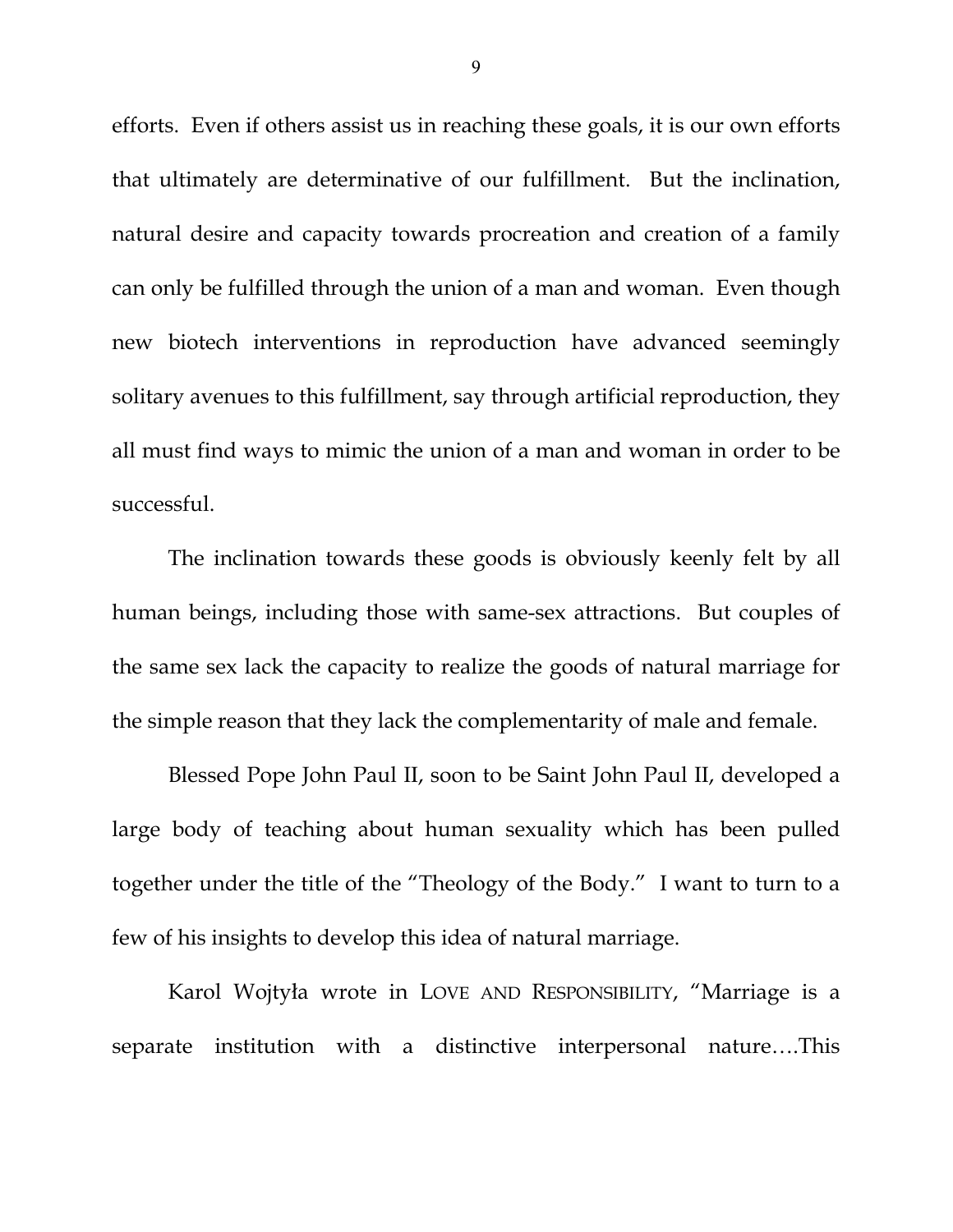institution provides a justification for the sexual relationship between a particular relationship within the whole complex of society."4

Wojtyła also noted that this is important for the consequences of the relationship, e.g., children, and for the sake of the partners themselves. The institution of marriage is a moral evaluation of their love – it gives a context to their love and relationship because they're given a place both in the social milieu and society at large. They may not think they need this acceptance at first, but as time goes by, they are bound to realize that without this acceptance their love lacks something very important.

There is a need for social recognition of this love as a union of persons. Love demands this recognition. Compare the terms "mistress," "concubine," "wife," and "fiancé." Wojtyła notes that these are words referring to women, but they also say something about a man. The first two words are used for women who are objects; the second two suggest the cosubject of a love having full personal and hence full social value.

Thus, Wojtyła continues, the institution of marriage is necessary to signify the maturity of the union between a man and woman, to testify that

 $\overline{a}$ 

<sup>4</sup> Karol Wojtyła, LOVE AND RESPONSIBILITY (New York: Farrar Straus Giroux, 1995).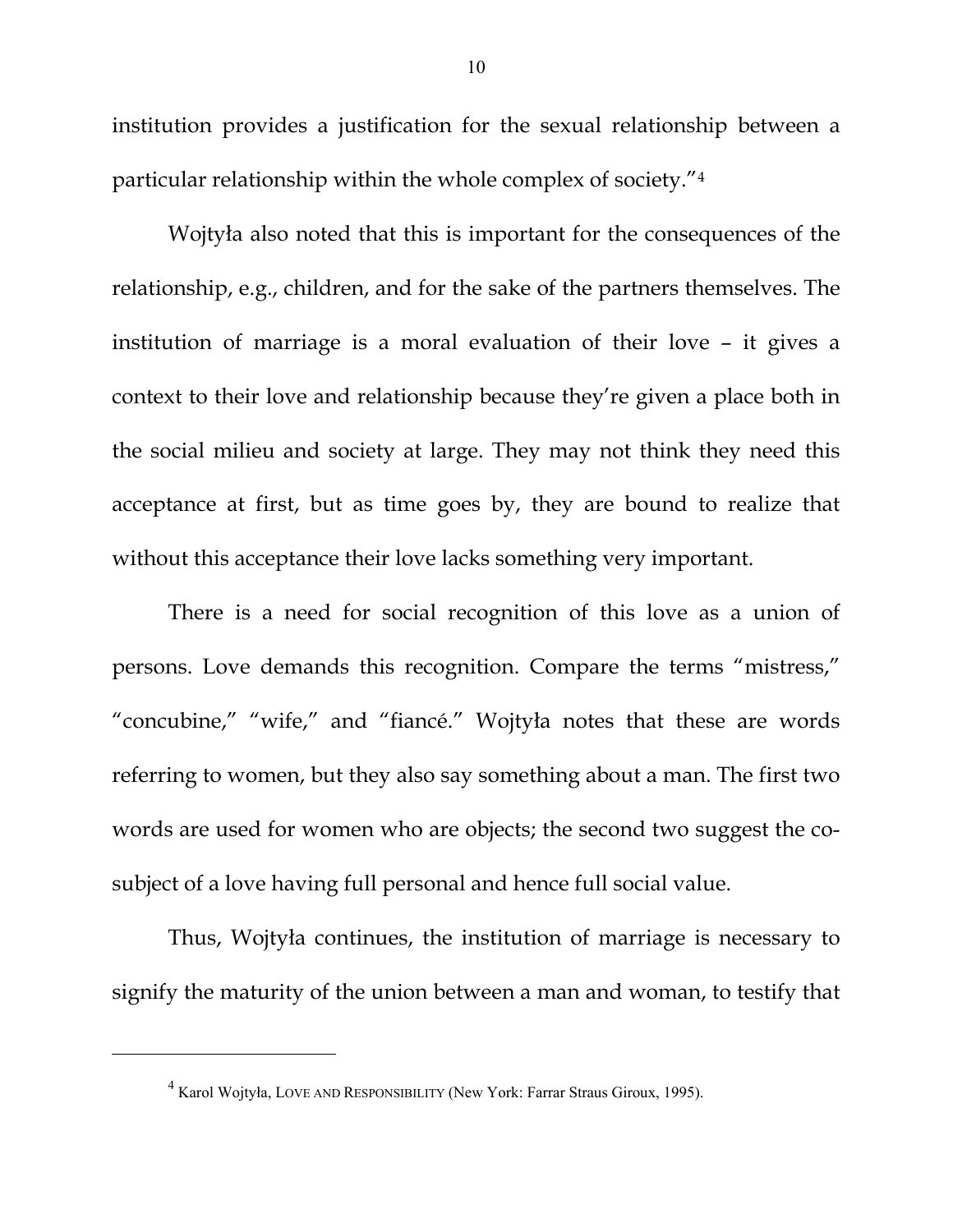theirs is a love on which a lasting union and community can be based – physically, materially, morally, spiritually, etc. This institution serves first the interests of the persons in the marriage and secondarily the interests of others who participate in it (e.g., children) and society at large.

The fact that the institution in fact does all this is revealed in the movement for same-sex marriage. Unions which are essentially different from marriage (one man and one woman permanently committed to each other) will not become marriage simply by taking on the institutional guise. Those involved in same-sex relationships are looking for social validity and legal approval. All of this is understandable, but that doesn't make it possible.

It can be said that marriage, as an institution, exists at least in part to protect the vulnerability that arises, especially for women, when a man and a woman have an intimate relationship that of its nature has the potential for children. What sets the sexual union between a man and a woman apart from any other union – sexual or non-sexual – is the potential to bring forth new human life or lives. This makes the relationship uniquely vulnerable for everyone involved.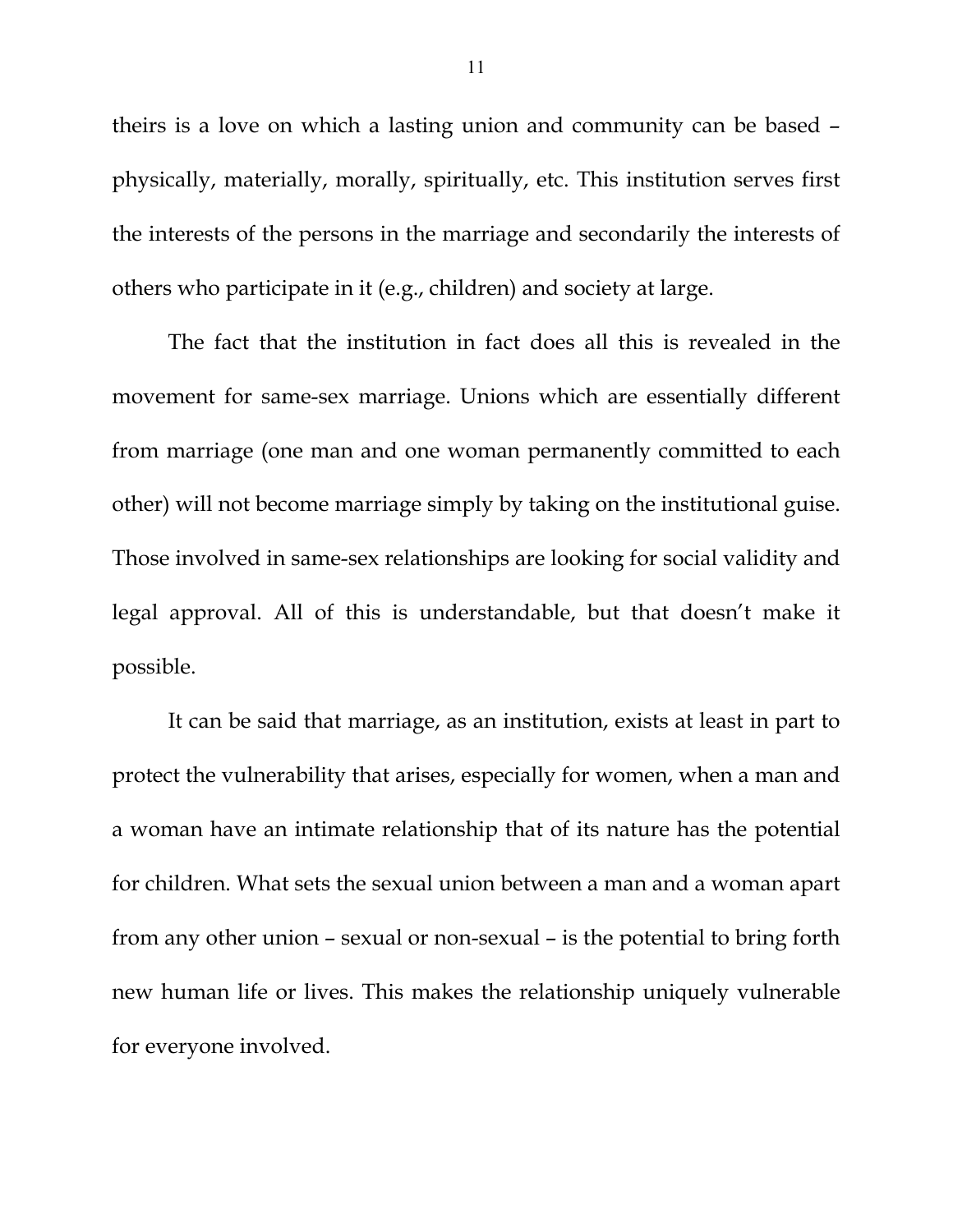Legal parlance has also recognized this unique aspect and vulnerability by referring to the child as the "issue" of marriage. In fact, as University of Notre Dame Law Professor Gerald Bradley has pointed out, "Consummation has traditionally (though, perhaps, not universally) been recognized by civil as well as religious authorities as an essential element of marriage. Pre-existing, incurable physical defects and incapacities which render a party unable to consummate the marriage, are, under most statutes, grounds for annulment. . . . The law, in its rules regarding consummation, embodies an important insight into the nature of marriage as a bodily – no less than spiritual and emotional – union that is actualized in reproductive-type acts."5

The Catholic Church has considerable jurisprudence on the concept of the consummation of marriage. This jurisprudence on marriage developed over the course of centuries, starting with the early Christians who simply entered into and lived out their marriages according to the traditional practices of the culture in which they lived, first the Jewish

 $\frac{1}{5}$ <sup>5</sup> Gerard V. Bradley, "Same-Sex Marriage: Our Final Answer?" in SAME-SEX ATTRACTION: A PARENTS' GUIDE, John F. Harvey, OSFS, and Gerard V. Bradley, eds. (South Bend, Indiana: St. Augustine's Press, 2003), 139.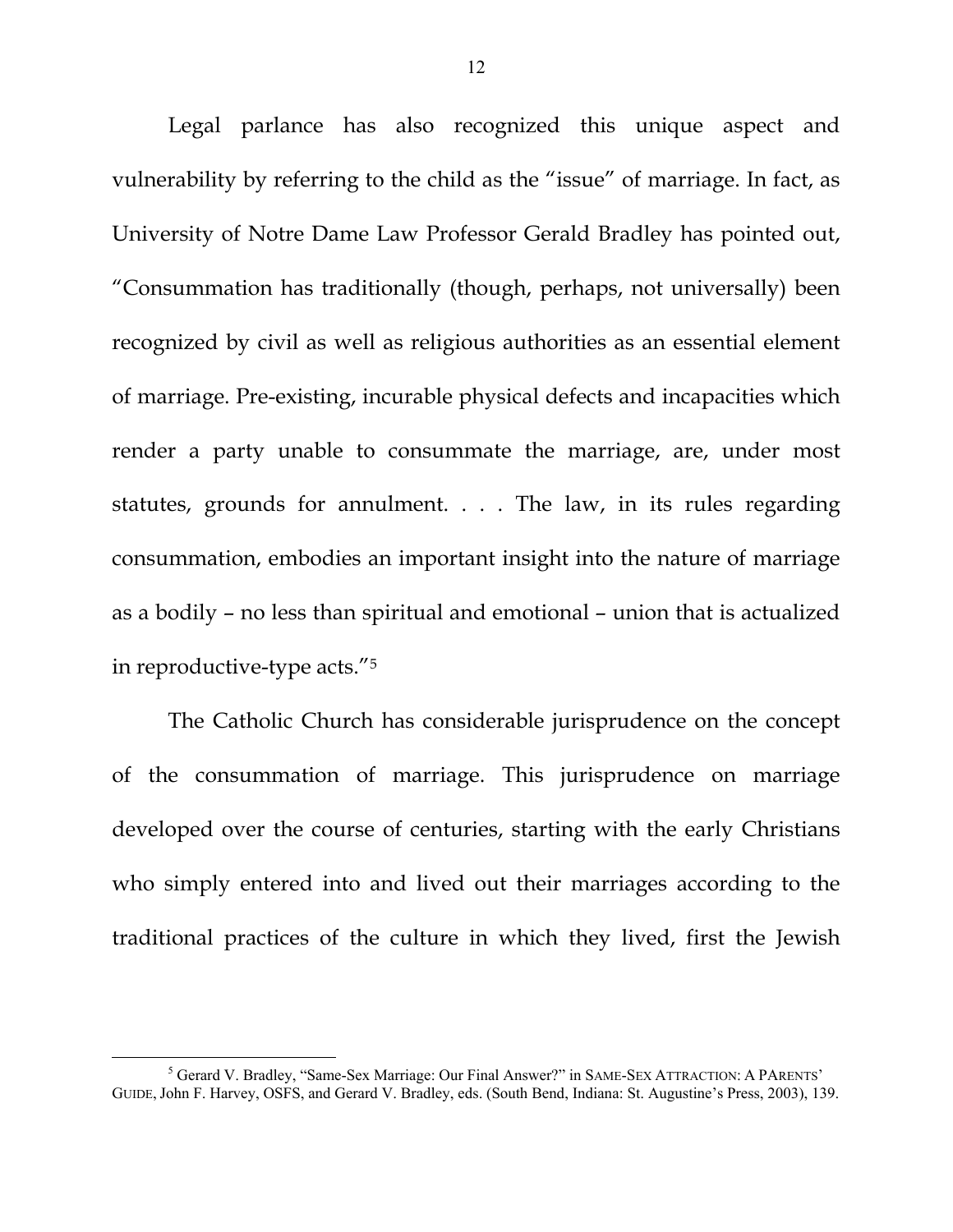culture and later the Greco-Roman culture.<sup>6</sup> Despite the widespread practice and acceptance of homosexual relations in the Greek and Roman cultures, neither Greek law nor Roman law ever sought to grant legal status to same-sex relationships or to define them as "marriage." However, from the start Christians distinguished themselves from the Greeks and Romans in rejecting their promiscuous understanding of sexuality and embracing instead the virtue of chastity both within marriage and outside of marriage.

With regard to the consummation of marriage, then, Canon 1061 of the *Code of Canon Law* states that a valid marriage is "called ratified and consummated if the parties have performed between themselves in a human manner the conjugal act which is per se suitable for the generation of children, to which marriage is ordered by its very nature and by which the spouses become one flesh." Thus, oral sex, anal sex, and mutual masturbation do not constitute consummation of marriage.7 I have yet to see any analysis, jurisprudence, legislation, argumentation, or explanation of how a so-called same-sex "marriage" is consummated.

 <sup>6</sup> *New Commentary on the Code of Canon Law*, Commissioned by the Canon Law Society of America (New York, N.Y.: Paulist Press, 2000), p. 1234. 7

<sup>&</sup>lt;sup>7</sup> See *New Commentary on the Code of Canon Law*, Commissioned by the Canon Law Society of America (New York, N.Y.: Paulist Press, 2000), pp. 1257-1259.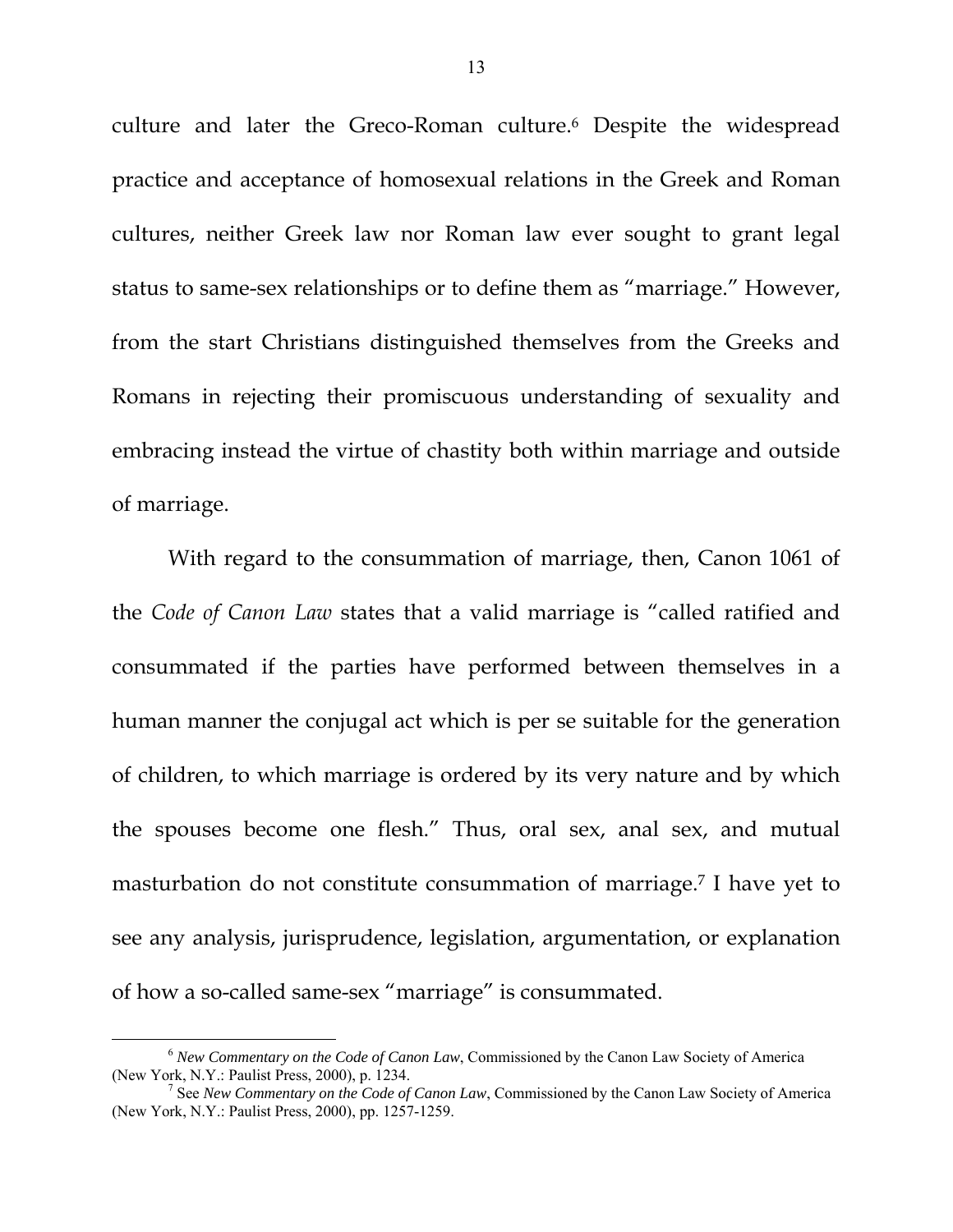# II. LAW AND TRUTH IN RELATION TO THE STATE

Next, I would like to turn to a consideration of the proper relationship between law and truth, or, more specifically, between law and the truth about marriage as held on the basis of natural law reasoning.

First, I need to make a short digression to discuss an historical progression about the necessary grounds or justifications for enacting civil laws.

The philosophical project of the Enlightenment sought to sweep away old-fashioned traditions that rested on no more than superstition and historical anachronisms, and establish in their place a legal system resting on a standard that all ethical norms and laws should be justified by empirically valid evidence. By employing this scientific standard in pursuit of a just and reasonable society, reformers hoped to imitate the advances made possible by the use of the scientific method in expanding human control over nature. Similarly, it was thought that such standards could be used to decide disputed moral questions and would one day establish rational and just rules for the social organization of human beings. Social taboos and superstitions were to be swept away by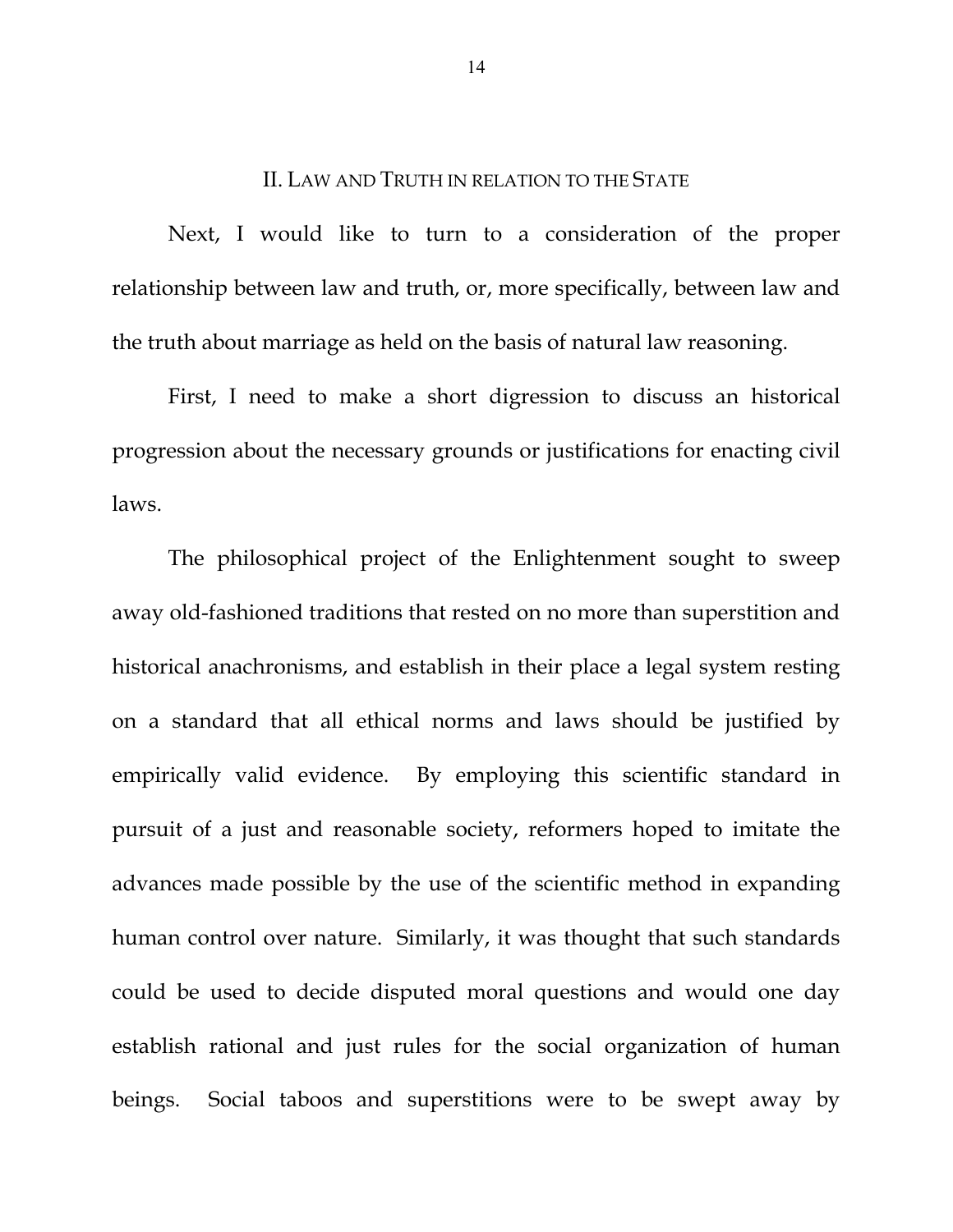scientifically verifiable approaches to social organization, and only those practices that could be justified by this new standard would be legitimate. Hence we have the development of utilitarianism by Jeremy Bentham and John Stuart Mills, a theory that claims to be able to rationally settle all ethical questions in terms of measuring how much they maximize pleasure and minimize pain.

The obvious difficulty with this attempt to graft scientific and mathematical standards of proof-requirements into the ethical and social organization of human beings is that there is no means of measuring, manipulating, and verifying the truth claims of various ethical and philosophical positions. Even utilitarianism cannot identify or measure the "greatest happiness" that is the guiding light of its method. For instance, should sado-masochism be allowed if the intensity of pleasure of the torturer outweighs the pain inflicted on the victim? Who can scientifically verify whether the pleasure is more intense than the pain? Consequentialists, who believe that the ethically correct position is the one that most advances the overall good of society, face a similar problem, as it is impossible to accurately measure all of the good and bad consequences that flow from any particular choice.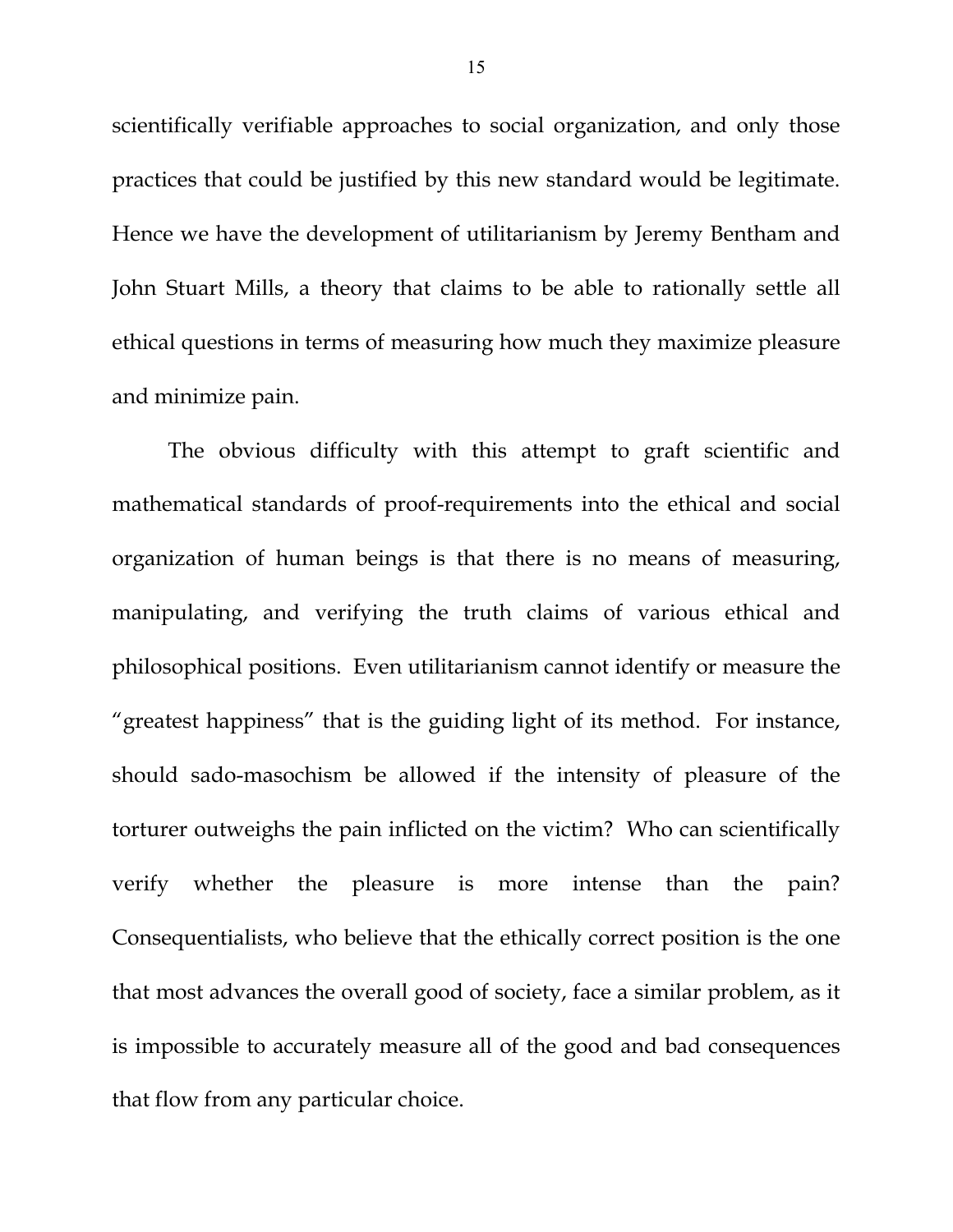When it became clear that this Enlightenment project aiming at universally justifiable ethical positions was not attainable, and that it was impossible to justify ethical positions with the same precision as was present in science, philosophical trends shifted to the post-modern rejection of all universal moral truth claims. Since no ethical system could be justified to this level of precision, many post-modern philosophers and social critics adopted varying modes of cultural and moral relativism. Here no absolute or universal truths are possible, and ethical reflection becomes a political endeavor of compromise and mutual respect. Equality is one of the very few unquestioned values that is enshrined in this philosophy, although it leaves unanswered the question of why equality should be favored over inequality if all positions are morally equivalent. Since supposedly there are no moral truths but only preferences held by individuals, all alternatives should be given equal respect and dignity. To hold to moral absolutes, in this view, is to limit human potential and deny equal dignity to those who do not accept or live by such precepts. But it is logically impossible to equally credit all moral positions in the law, as even those attempts to adopt morally neutral positions are themselves moral choices that deny recognition and equality to those who disagree. The end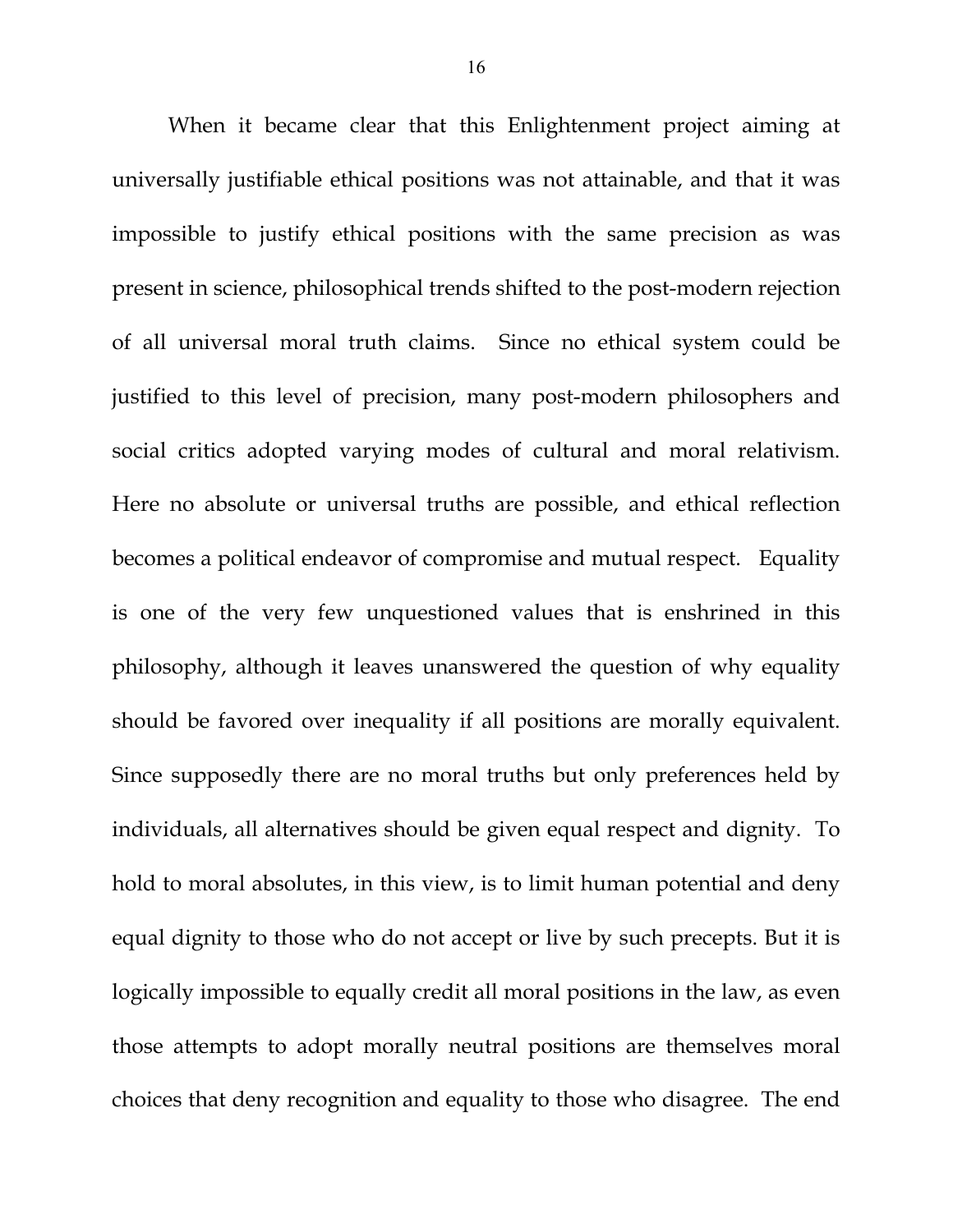result is that moral questions end up being only political questions decided by the majority, with the result that the weakest suffer the most.

Since limiting public policy to positions based on either empiricism or moral relativism is too problematic, we should consider a third basis of justifiable laws -- those that are warranted. While it may be that ethical truths do not lend themselves to being "justified" under scientific standards of proof, moral positions can and should be evaluated in terms of whether or not they are "warranted" because they are reasonable. We can come to a conclusion that a claim is warranted in a number of ways – based on trustworthy authorities (a basis that is explicitly rejected by both enlightenment and post-modern philosophy), through natural law reasoning, reflection on human nature, including our embodied biological nature, human experience, as well as the lessons that come from various cultures, religions, traditions, history, and the social sciences. Together, this common human heritage represents a received treasure that each generation has the duty to hand on to the next.

Civil societies and the state are acting properly, in accordance with reason, when they base their legal systems on "warranted claims" that are attested to by this kind of evidence. Under this system, one is certainly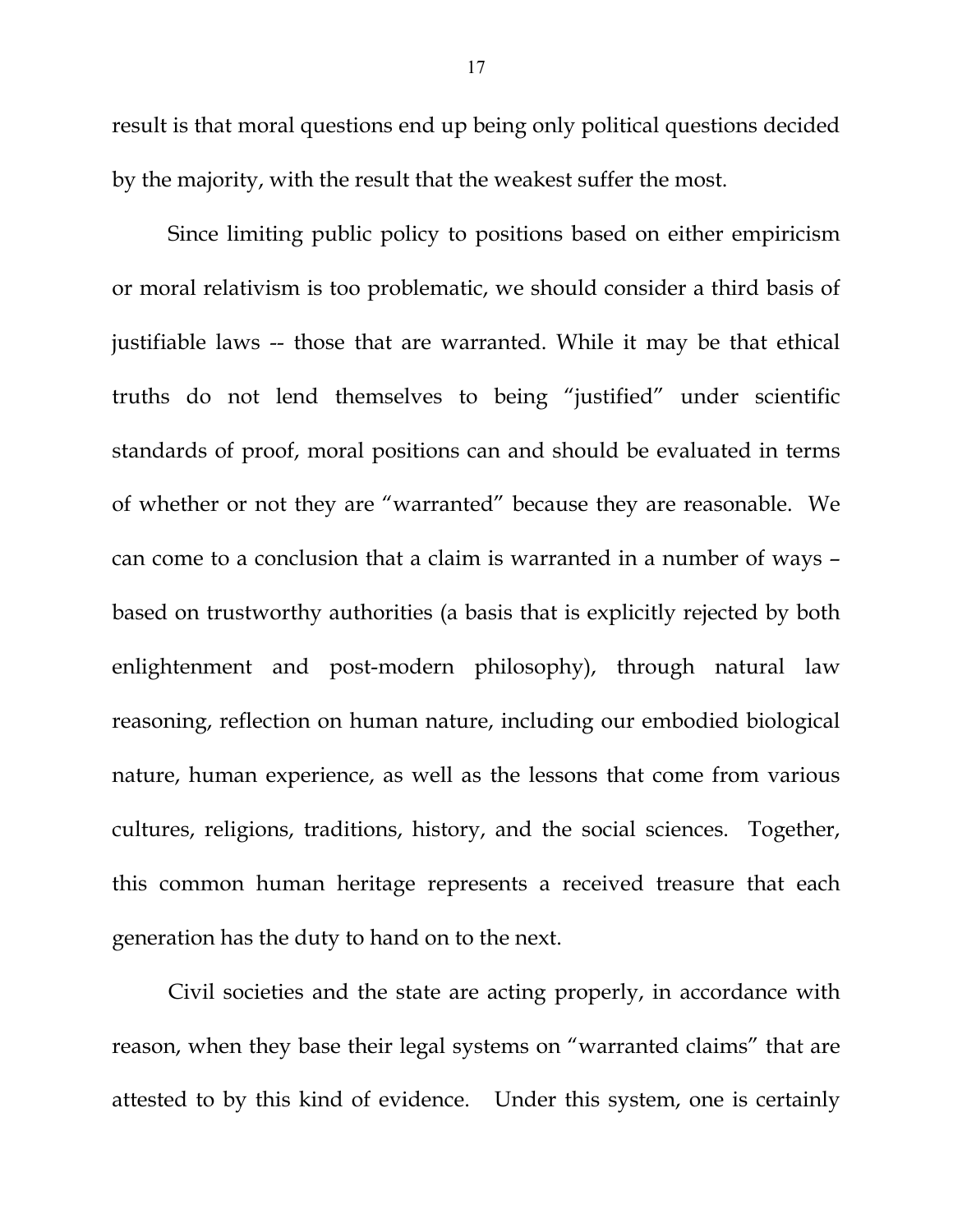*warranted* in believing that society has an important and vital interest in preserving, promoting and defending marriage and families as composed exclusively by heterosexuals. At the same time, given the fact that the state itself would be endangered if families based on heterosexual relations were threatened, the state is warranted in refusing to grant legal recognition to same-sex marriage.

The burden of establishing that homosexual unions are similarly vulnerable and in need of recognition, as well as being necessary and beneficial to the common good, as heterosexual marriage, is necessarily on those who wish to overturn these warranted claims. I do not believe it will be possible to establish, based on the evidence detailed above, that such claims are in fact warranted. If the state, nonetheless, adopts such proposals in order to further the political or social agendas of those who cannot establish such warrant, the state would be acting illegitimately, and in opposition to reason.

A re-definition of marriage to include same-sex marriage is beyond the competence of the state, because marriage both precedes the state and is a necessary condition for the continuation of the state (because future generations arise from and are formed in marriage). When a state enacts a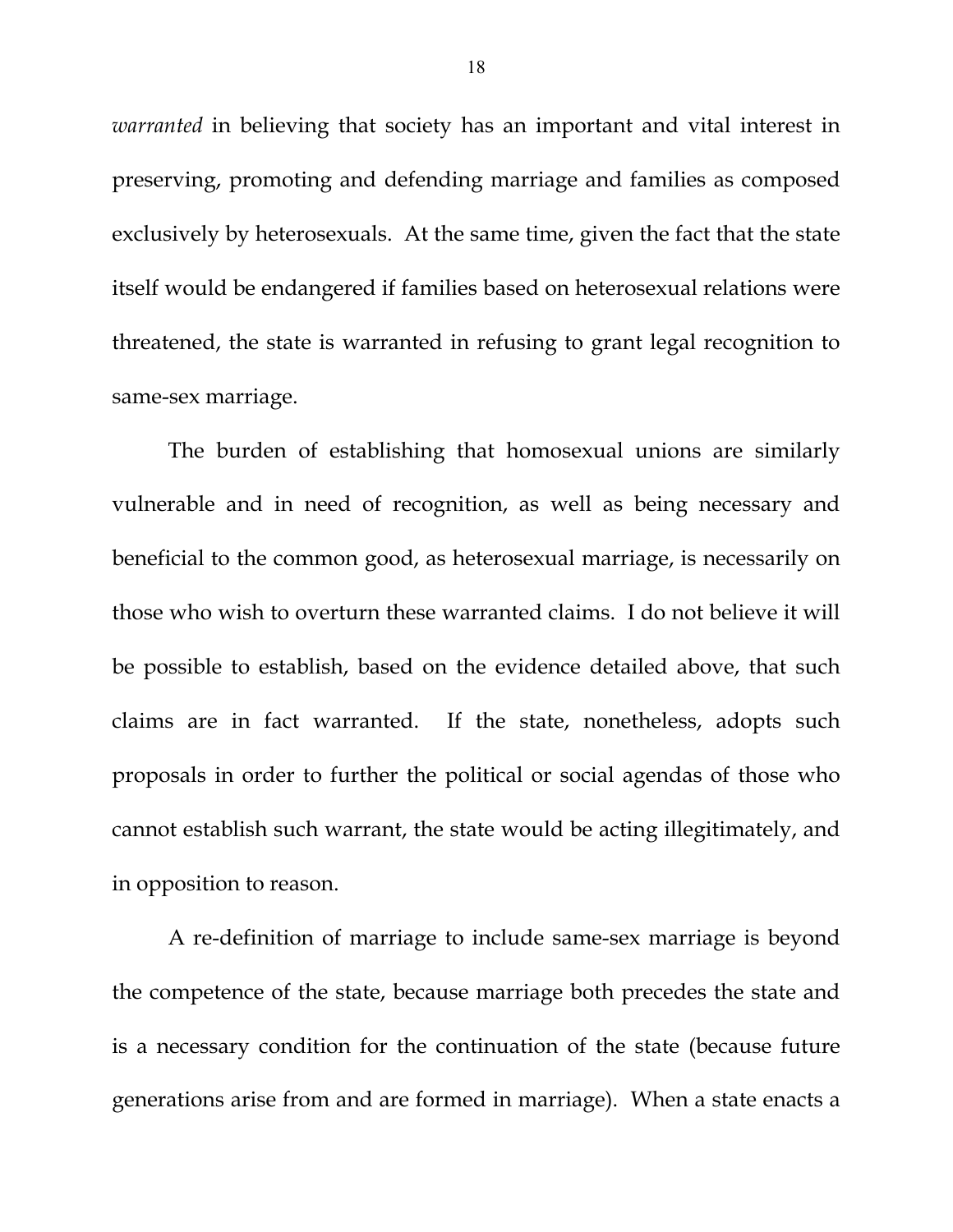law saying that a same-sex relationship can constitute a marriage, it has the power to enforce that in a society's external practices, but it is devoid of any intrinsic moral legitimacy and is a contrary to any natural reality. As I said at the outset of this talk, if the government says that an orange is now the same as an apple, and the law requires everyone to call oranges "apples," the state would have the power to punish anyone who calls an orange an "orange" instead of an "apple," but it would be a totalitarian abuse of raw power and would not change the biological reality of the nature of the fruit in question. So too with the definition of marriage.

Benito Mussolini defined totalitarianism in this way: "Everything within the state, nothing against the state, nothing outside the state." The great totalitarian movements of the 20<sup>th</sup> Century sought to fundamentally subordinate families to the goals of the state, whether in pursuit of a national identity rooted in racial purity or in furtherance of a Marxist utopia. In response, the Church further refined its teaching on the ethical principle of subsidiarity, which holds that is not legitimate for the state to interfere with the fundamental nature of the family. In this view it is never legitimate for the state to decide that it will use marriage and the family as mere instrumentalities to be manipulated to achieve the state's own goals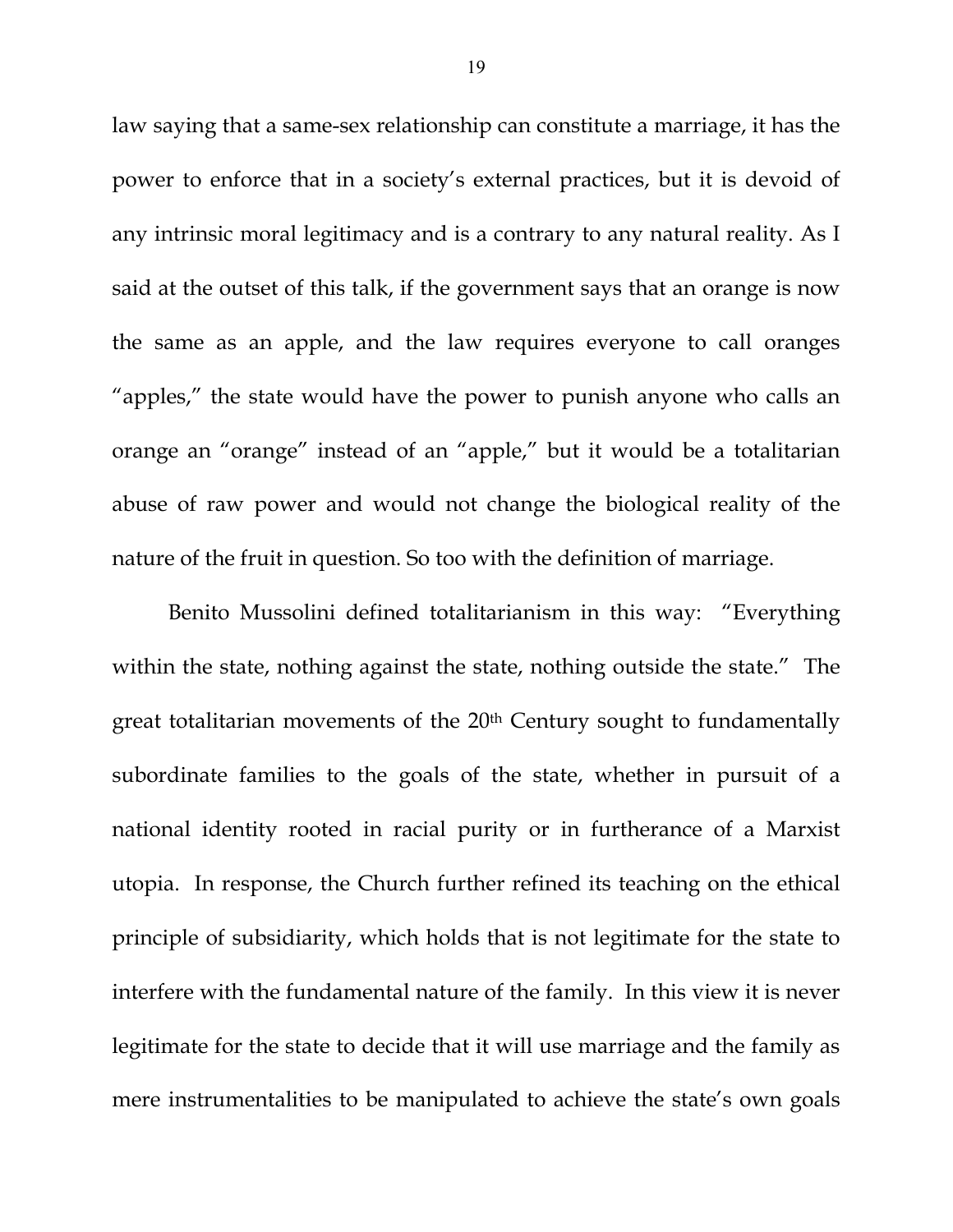of cultural transformation. Rather, the principle of subsidiarity holds that "a community of a higher order should not interfere in the internal life of a community of a lower order, depriving the latter of its functions, but rather should support it in case of need and help to co-ordinate its activity with the activities of the rest of society, always with a view to the common good." (*Catechism of the Catholic Church* #1883)

Shades of this impulse toward consolidation of every sphere of life into the direct control of the state, and a rejection of the concept of limited government appears to underlie the rejection of the concept of "natural marriage" and the movement for legal recognition of same-sex marriage.

The State has a duty to preserve and promote marriage as an institution that precedes the State, but the State does not have the authority to fundamentally redefine the nature of that institution. Similarly, the State has the authority to enact the "rules of the road" to protect vehicle drivers. But it has no authority or power to change the laws of physics so that car crashes will be less destructive. Rather the State assesses the pre-existing factors that influence safe driving – the age when most persons can handle the responsibility of driving, the effect of alcohol on drivers, the best way to construct roadways, maximum safe speeds – in order to create rules that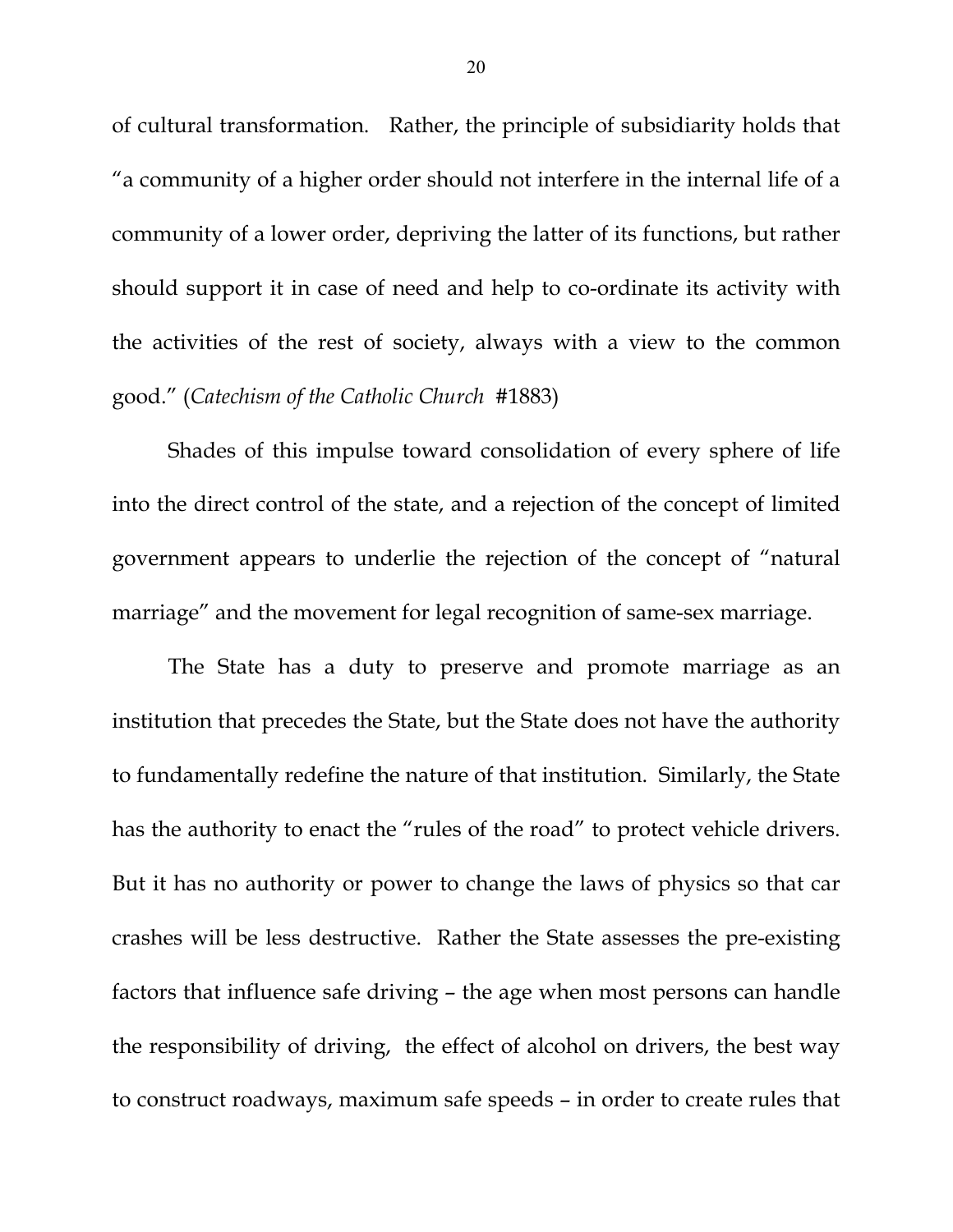best accord with these pre-existing realities. The same should be true of marriage.

The benefits and duties conferred on marriage simply respond to the reality that the state cannot exist without families who will bring into existence the next generations. Those who advance a view of the family that is subordinate to and dependent upon the state for its existence turn the relationship of the family and state upside down. The family itself is the first cell of society, from which the state receives its existence. In a very real sense, the state exists to serve the family which has its own legitimate nature and identity. It is not within the power of the state, particularly a state which claims to embrace the notion of a limited government, to redefine marriage in order to advance the state's interests in equality of treatment.

It would be naïve to assume that this impulse towards the aggrandizement of the state poses no threats to religious freedom. While the political campaign to strip Catholic institutions of their ability to witness to their religious teaching through their institutions has in recent decades been pressed most strongly by those who seek to weaken the Church's defense of the unborn and other frail human beings, this pressure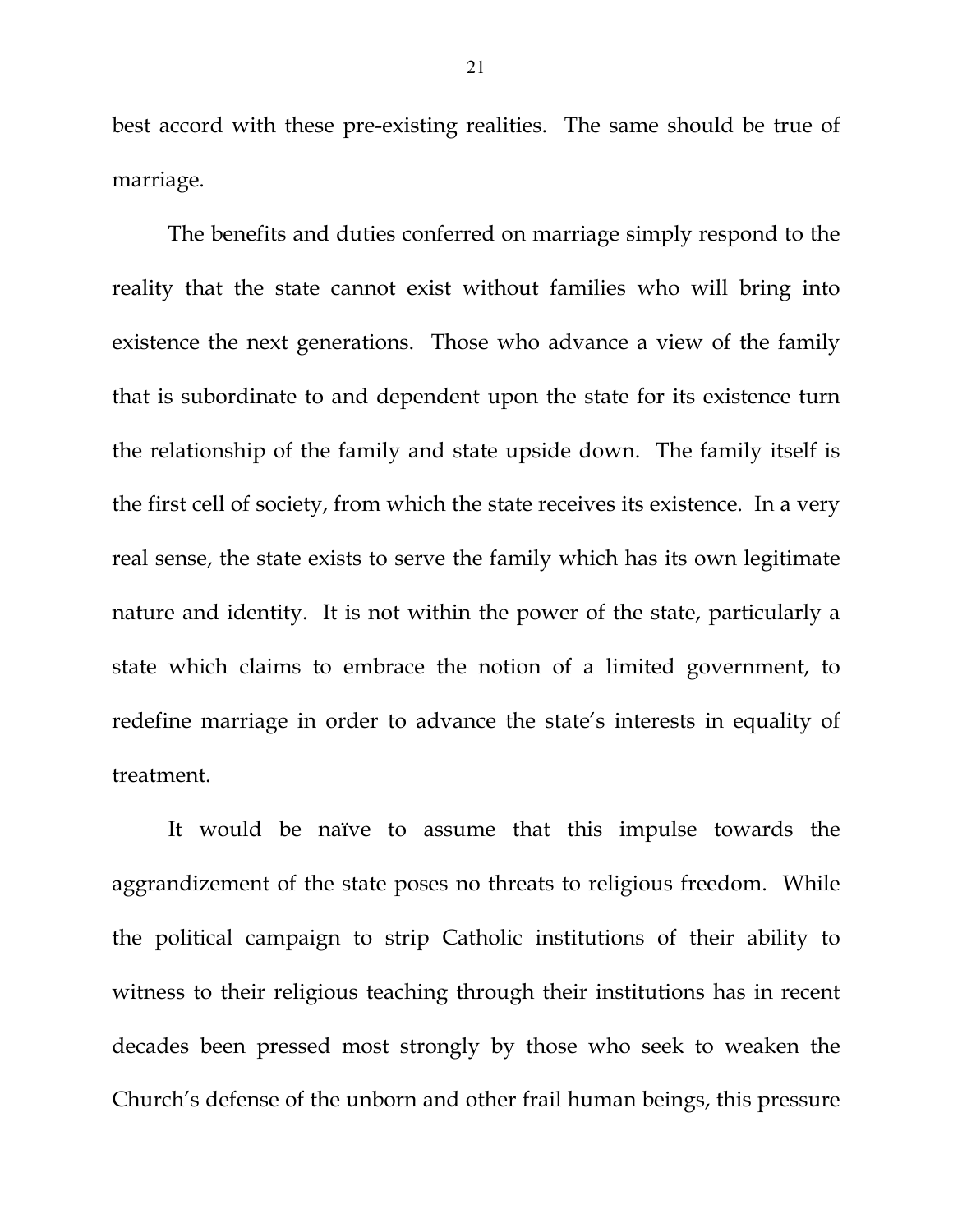is now being brought to bear on the Church's opposition to same-sex marriage. For instance, in 2011 Catholic Charities throughout Illinois were forced to withdraw from offering foster care and adoption services because the state refused to accommodate the Church's teachings and policies against placing children with same-sex couples, indeed with any unmarried cohabiting couples, whether heterosexual or homosexual. While most redefinition of marriage laws do not obligate ministers of religion to perform same-sex marriage ceremonies, they may not stop the state from obligating the Knights of Columbus to make their halls available for samesex "weddings." They may not stop the state from requiring Catholic grade schools to hire teachers who are legally "married" to someone of the same sex. They may not protect Catholic hospitals, charities, or colleges, which exclude those so "married" from senior leadership positions. They may not even protect me as the Bishop of Springfield in Illinois if I refused to employ someone in a same-sex "marriage" who applied to the Diocese for a position meant to serve my ministry as Bishop.

In the end, the Church's teaching on homosexuality and marriage is Catholic because it is true, not true because it is Catholic. This is expressed in the words of the bishop, St. Cyril of Jerusalem: "The Church is called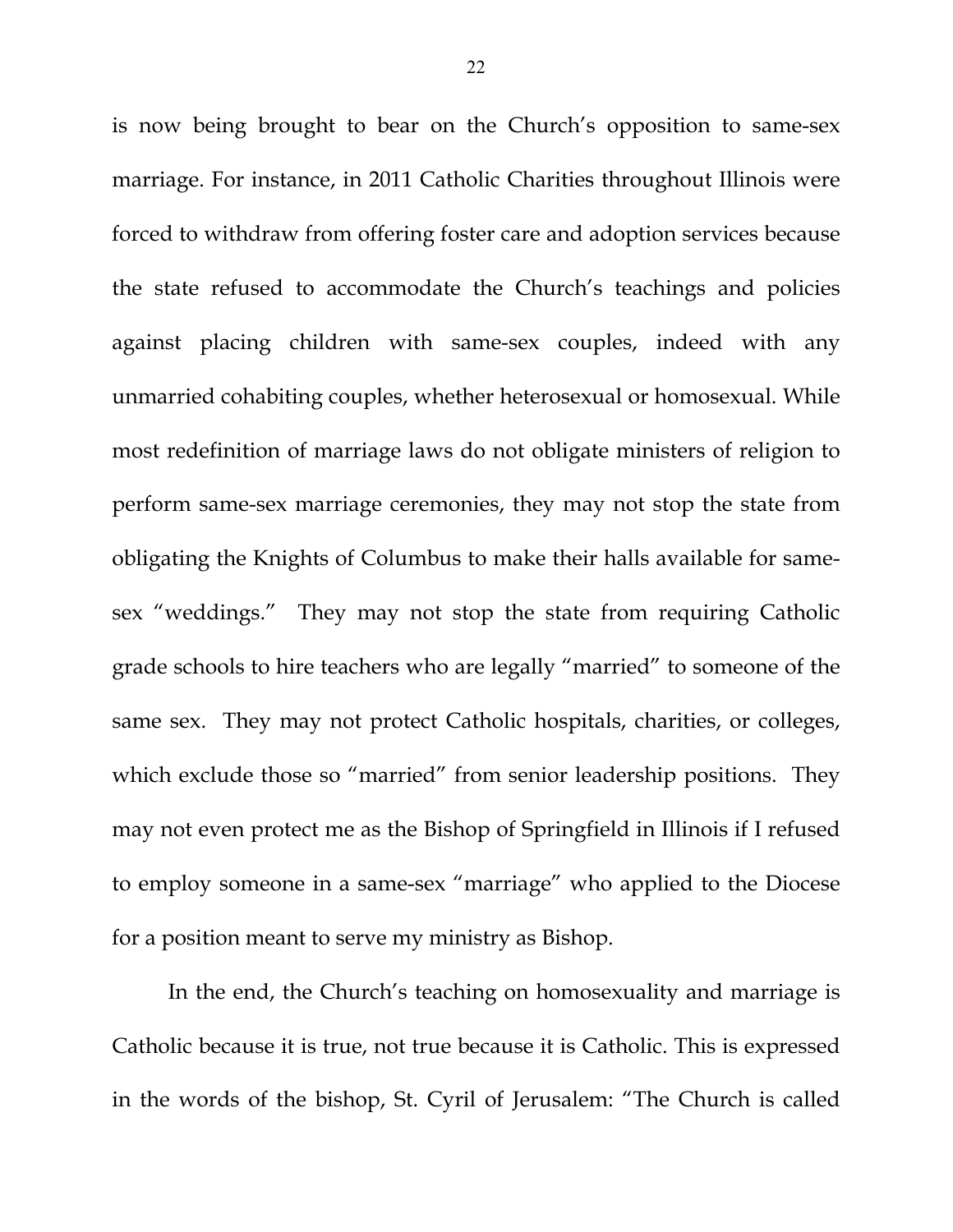Catholic or universal because . . . it teaches fully and unfailingly all the doctrines which ought to be brought to men's knowledge, whether concerned with visible or invisible things, with the realities of heaven or the things of earth."8 In other words, the conclusion that same-sex relationships should not be afforded legal status is because it is based on the truth, not just on Catholic teaching. Yet, saying that makes this conclusion all the more controversial. If it were based simply on Catholic teaching, opponents could say in our pluralistic context, "You Catholics are entitled to your opinion, but that is not binding on others." Instead, saying that truth is the reason that same-sex relationships should not be afforded legal status is offensive to those who deny the existence of truth, who prefer to live in a world dominated by what Pope Benedict XVI termed a "dictatorship of relativism." In his homily at the Mass on the day of the opening of the conclave that elected him Pope, Benedict identified this "dictatorship of relativism" as "the gravest problem of our time."9

If you acknowledge that truth exists, then we can discuss and even argue about whether or not I or the Catholic Church correctly understands

 $\frac{1}{8}$  Quoted in *Office of Readings*, LITURGY OF THE HOURS, Wednesday of the Seventeenth Week of Ordinary Time.

 $9$  Quoted in John L. Allen, Jr., THE RISE OF BENEDICT XVI [New York: Doubleday, 2005], p. 174.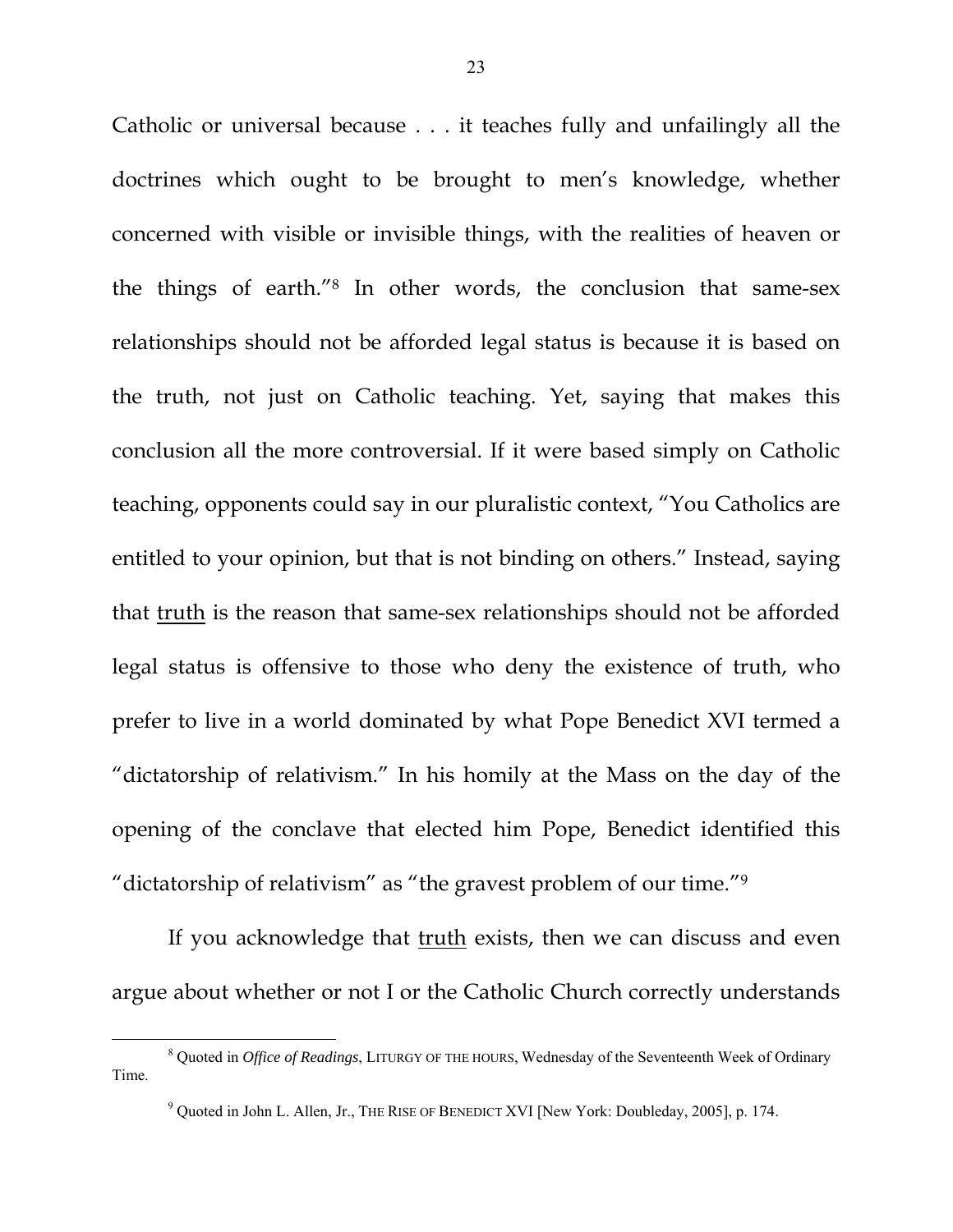the truth of this matter. But if you deny that there is such a thing as truth, that is, *the* truth, not just *my* truth and *your* truth, then the matter becomes merely an exercise of raw political power in terms of who has more votes to impose an agenda, and that is what makes it ultimately tyrannical. This was described by then-Cardinal Ratzinger in a speech that he gave in Rome in 1996: In a culture dominated by relativism, he said, "The majority determines what must be regarded as true and just. In other words, law is exposed to the whim of the majority, and depends on the awareness of the values of society at any given moment, which in turn is determined by a multiplicity of factors. This is manifested concretely by the progressive disappearance of the fundamentals of law inspired in the Christian tradition. Matrimony and family are increasingly less the accepted form of the statutory community and are substituted by multiple, even fleeting, and problematic forms of living together."10

Similarly, Pope Francis last year pointed out in his Apostolic Exhortation, *Evangelii Gaudium* ("The Joy of the Gospel"), "Marriage now tends to be viewed as a form of mere emotional satisfaction that can be

 $\overline{a}$ 

 $10$  Quoted in John L. Allen, Jr., THE RISE OF BENEDICT XVI [New York: Doubleday, 2005], p. 176.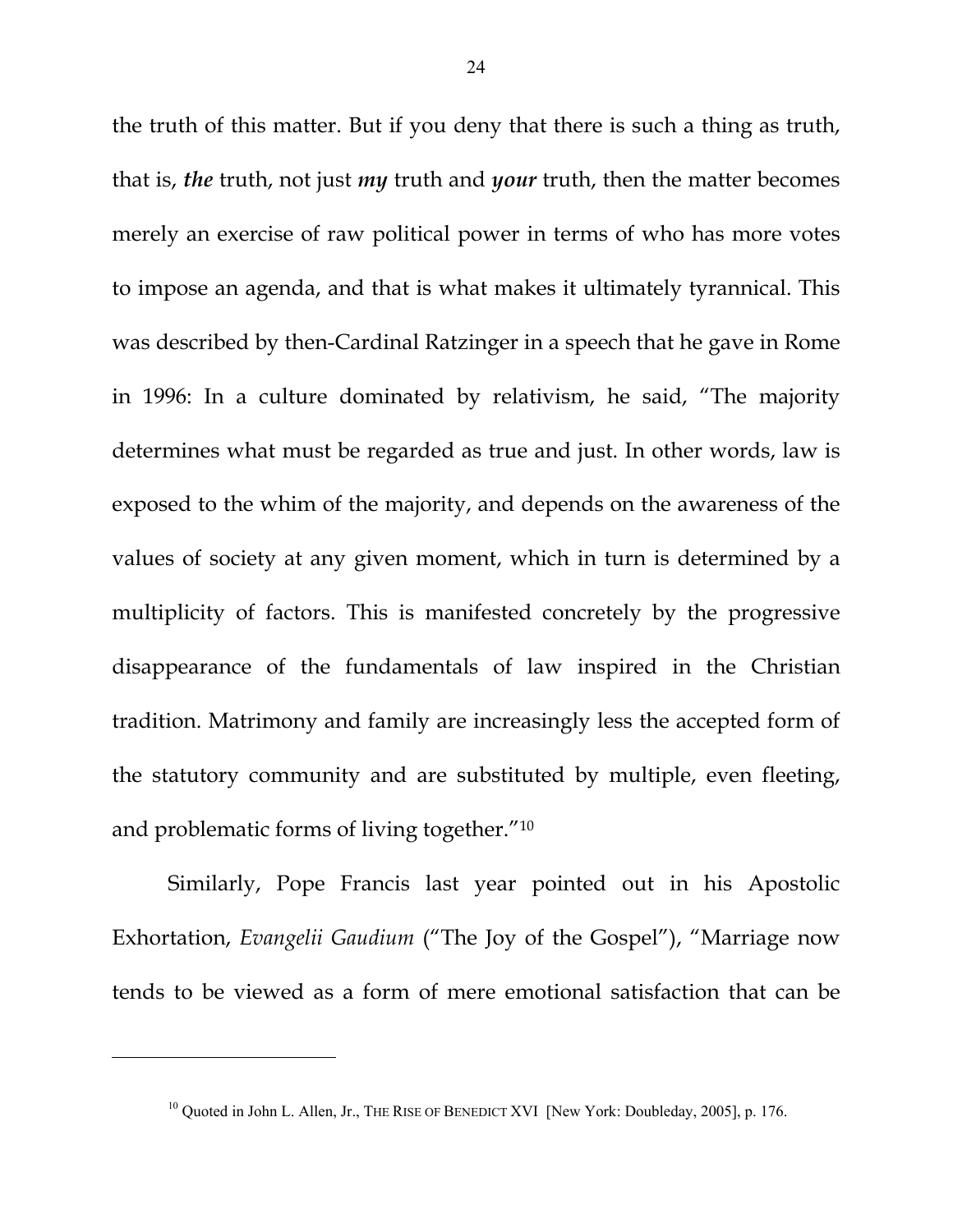constructed in any way or modified at will. But the indispensible contribution of marriage to society transcends the feelings and momentary needs of the couple."11

Neither two men nor two women – nor, for that matter, three or more people–can possibly form a marriage. Our law would be lying if it said that they could. The basic structure of marriage as the exclusive and lasting relationship of a man and a woman, committed to a life which is fulfilled by having children, is given to us in human nature, and thus by nature's God. Notwithstanding the vanity of human wishes, every society in human history—including every society untouched by Jewish or Christian revelation—has managed to grasp this profound truth about human relationships and happiness: marriage is the union of man and woman.

The redefinition of marriage to include same-sex couples enshrines in our law—and thus in public opinion and practice—three harmful ideas:

- 1. What essentially makes a marriage is romantic-emotional union.
- 2. Children don't need both a mother and father.
- 3. The main purpose of marriage is adult satisfactions.

 <sup>11</sup> Pope Francis, Apostolic Exhortation, *Evangelii Gaudium* (Vatican Press, November 24, 2013), no. 66.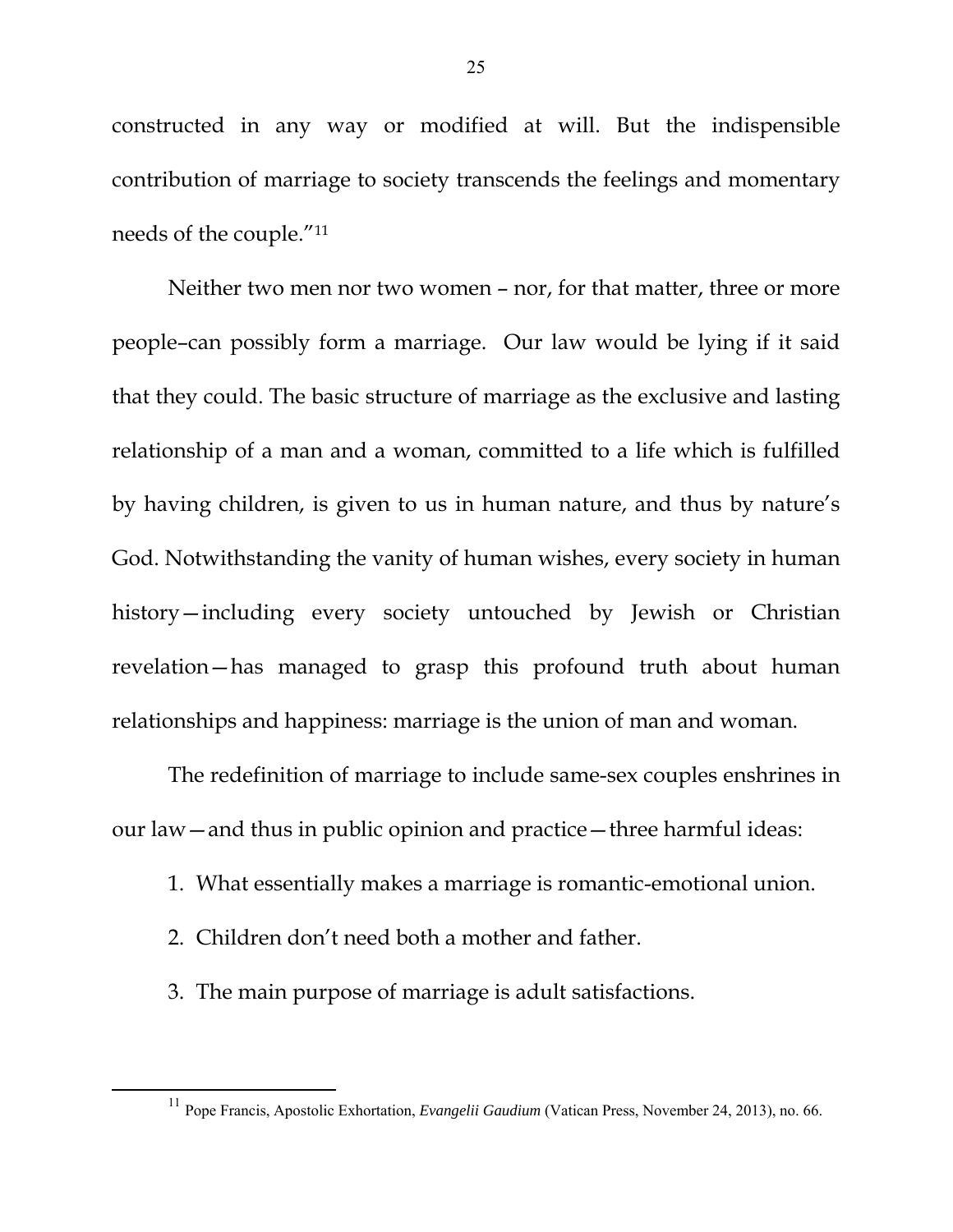These ideas would deepen the sexual revolution's harms on all society. After all, if marriage is an emotional union meant for adult satisfactions, why should it be sexually exclusive? Or limited to two? Or pledged to permanence? If children don't need both their mother and father, why should fathers stick around when romance fades? As marriage is redefined, it becomes harder for people to see the point of these profoundly important marital norms, to live by them, and to encourage others to do the same. The resulting instability hurts spouses, but also and especially—children, who do best when reared by their committed mother and father.12

Indeed, children's need—and right—to be reared by the mother and father whose union brought them into being explains why our law has recognized marriage as a conjugal partnership—the union of husband and wife—at all. Our lawmakers have understood that marriage is naturally oriented to procreation, to *family.* Of course, marriage also *includes* a committed, intimate relationship of a sort which some same-sex couples (or multiple lovers in groups of three or more) might imitate. But our law

 $\overline{a}$ 

<sup>&</sup>lt;sup>12</sup> See http://www.familystructurestudies.com/, The New Family Structures Study of the University of Texas, 2011.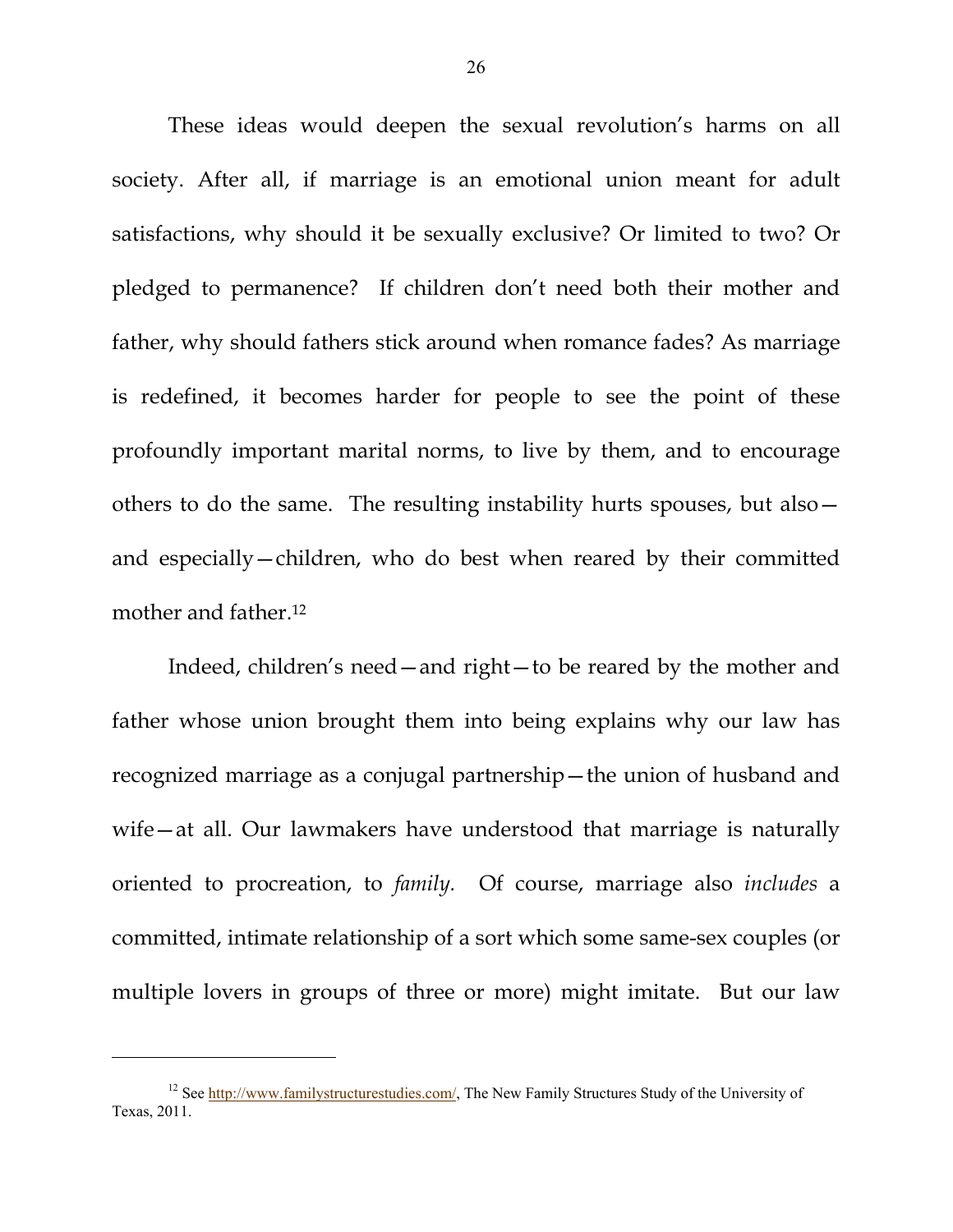never recognized and supported marriage in order to regulate intimacy for its own sake. The reason marriage is recognized in civil law at all (as ordinary friendships, or other sacraments, are not) is specific to the committed, intimate relationships of opposite-sex couples: they are by nature oriented to having children. Their love-making acts are life-giving acts.

Same-sex relationships lack this unique predicate of state recognition and support. Even the most ideologically blinded legislator cannot change this natural fact: the sexual acts of a same-sex couple (regardless of how one views them morally) are simply not of the type that yield the gift of new life. So they cannot extend a union of hearts by a true bodily union. They cannot turn a friendship into the one-flesh union of marriage. They are not marital. This is not just a Christian idea, but one common to every major religious tradition and our civilization's great philosophical traditions, beginning with ancient Greece and Rome.

## III. PASTORAL IMPLICATIONS OF THE CHURCH'S TEACHING

This leads me to my third and final point – the pastoral implications of the Church's teaching on the definition of marriage. With the growing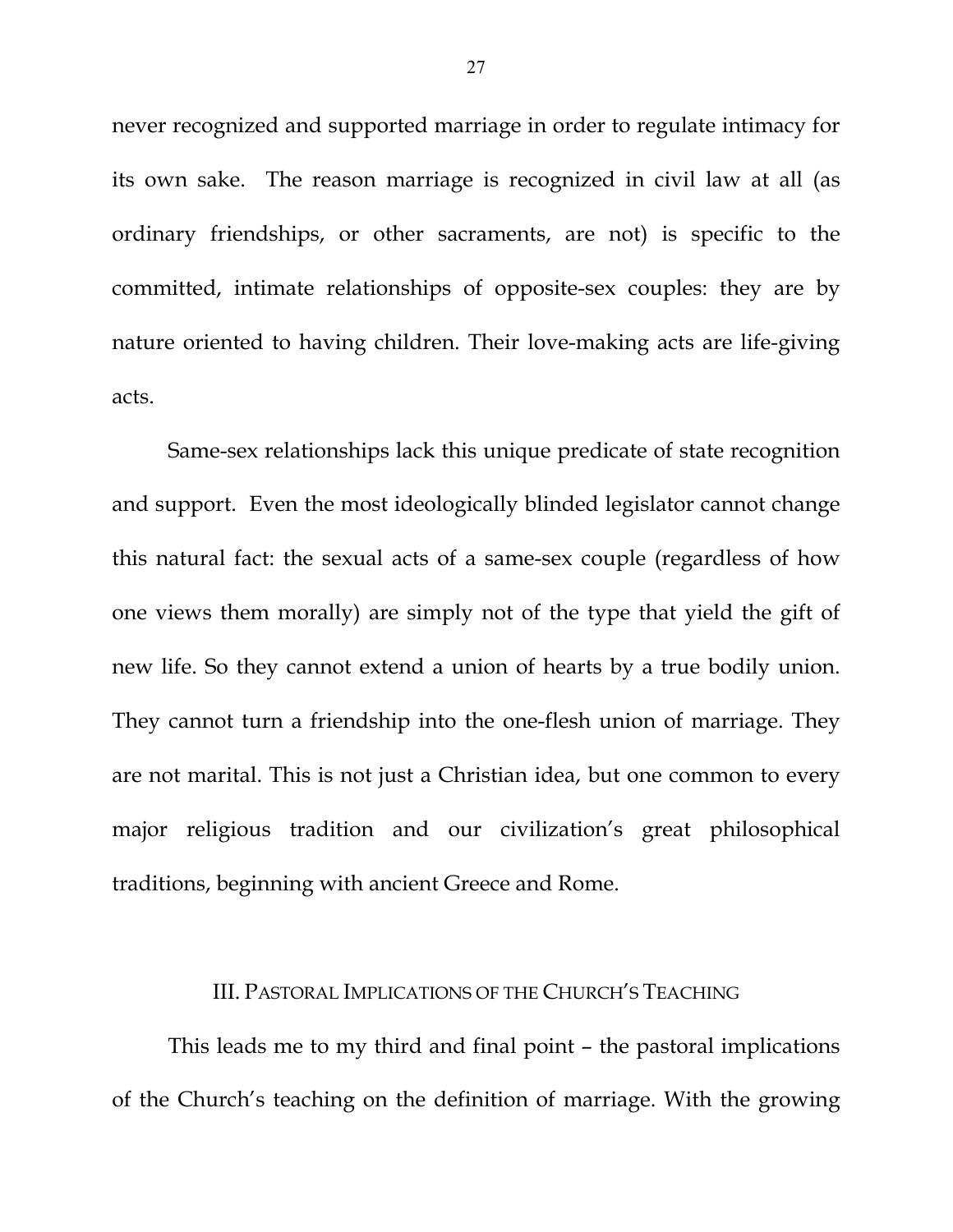acceptance of the redefinition of civil marriage in secular society, there are increasing numbers of situations being presented of couples coming to the Catholic Church who are in civil marriages not recognized by the Church. How do we respond to them with compassion and with the truth?

The most compassionate thing we can do is help people to turn away from sin. To ignore another person's wrongful actions is a sign of apathy or indifference, while fraternal correction is motivated by love for that person's well-being, as can be seen by the fact that our Lord Jesus himself urged such correction.13 Indeed, the call to repentance is at the heart of the Gospel, as Jesus proclaimed, "The Kingdom of God is at hand. Repent and believe the Good News"(Mark 1:15).

 The Good News is that God's mercy and forgiveness extend to those who repent. Mercy does not mean approving of something that is sinful, but does absolve the wrongdoer after a change of heart takes place in the sinner through the gift of God's grace. It is not the Church that must change to conform its teachings to the views of the world, but it is each individual who is called to be configured to Christ.

 $\overline{a}$ 

<sup>13</sup> Gospel of St. Matthew 18:15: "If your brother sins against you, go and tell him his fault."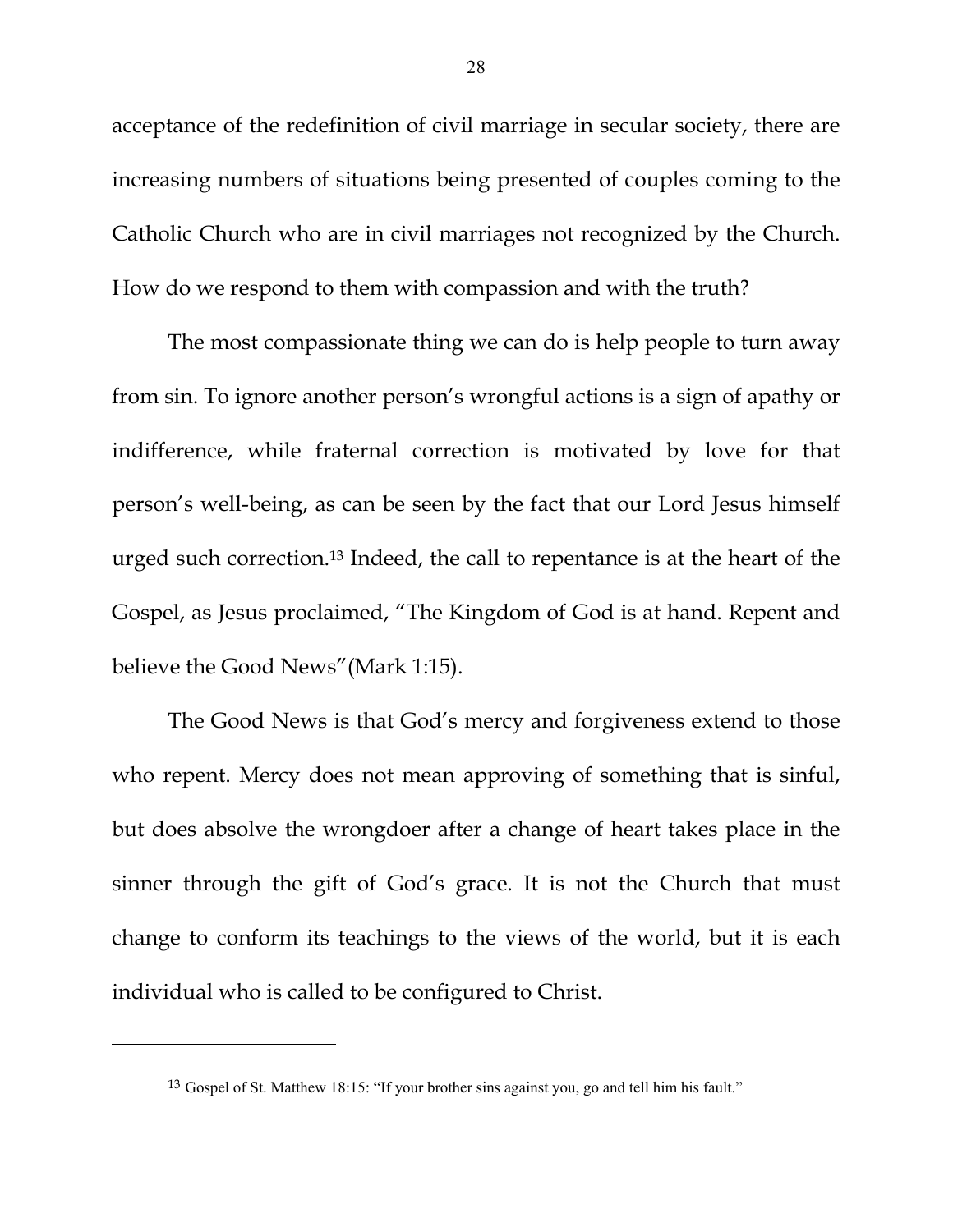The Church has always believed that it has a duty to assist Catholics in living a moral life. Scripture says that every person will have to give account for the actions they performed in life, and that we are judged on the basis of our own actions in life (*Matthew* 25:31-46). That judgment will take place regardless of the kinds of work we perform in life – it is equally true for an auto mechanic, a chef, a doctor, and a politician. It is the duty of the Church to assist her members in living a morally upright life, both for the sake of advancing the common good and defending human dignity, and in order to assure the salvation of souls. Part of that duty includes assistance in thinking through difficult moral dilemmas that come up in many different areas of life.

In 2003, then Cardinal Ratzinger (Pope Emeritus Benedict XVI) issued a document called "Considerations Regarding Proposals to Give Legal Recognition to Unions Between Homosexual Persons." This document was issued in response to various arguments and campaigns aimed at establishing legal recognition to homosexual marriages, including arguments that religious opposition to homosexual marriages is illegitimate. This document is addressed to all Catholics, explaining why such proposals are immoral and harmful to the common good and why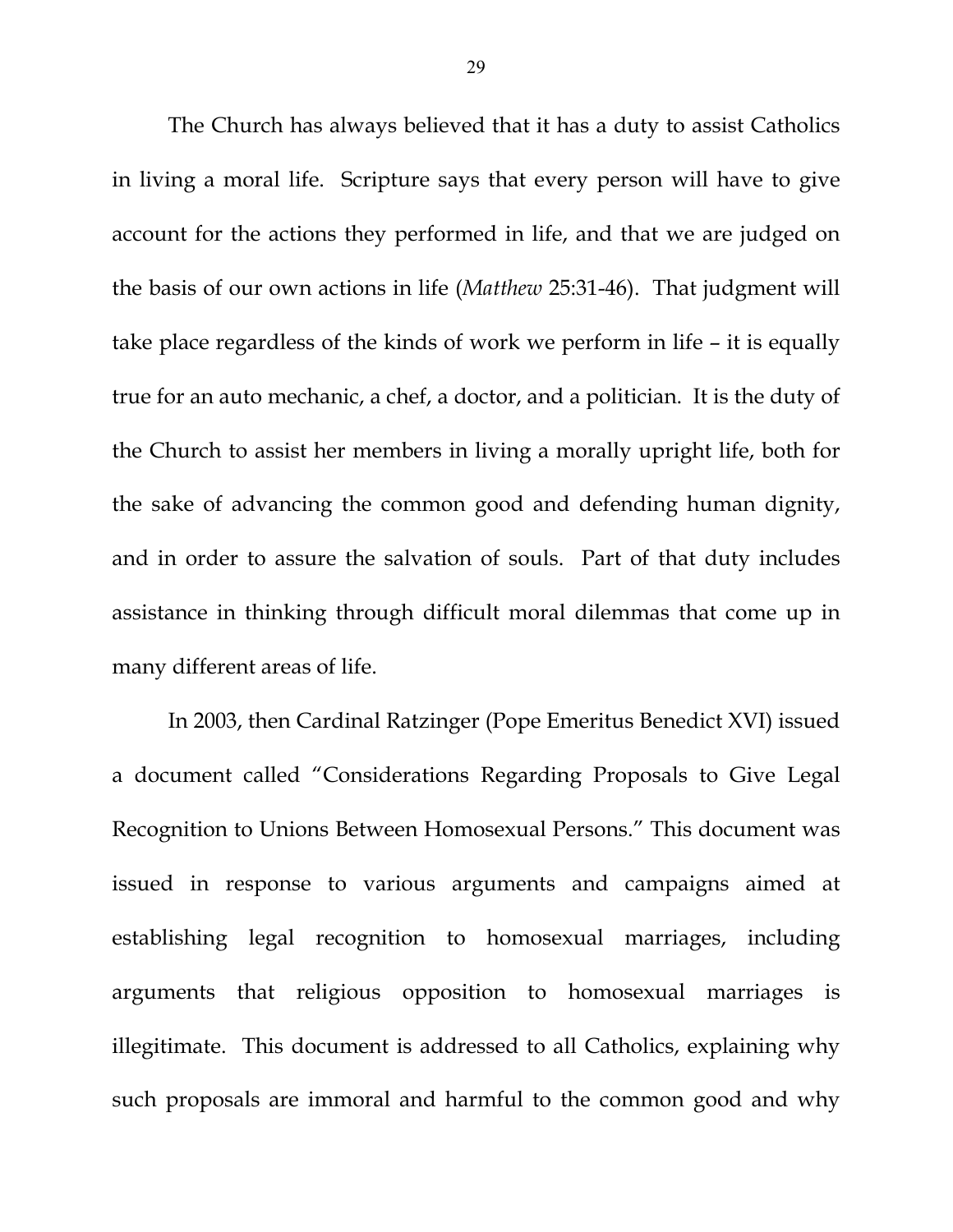they must therefore be opposed. The most controversial aspect of this teaching is the assertion that "the homosexual inclination is . . . 'objectively disordered' and homosexual practices are 'sins gravely contrary to chastity'" ("Considerations," #4).

The reason for this negative reaction is the tendency of the listener to hear the word "disorder" as a psychological term and to personalize it, as when a homosexual person asserts, "The Church says I'm disordered." However, the term "disorder" is used in this context in a philosophical sense referring to the purpose of sexual activity in the natural order, not as a psychological description of the person. As John Finnis has pointed out, "This is a *moral* doctrine, a teaching about what is right (or wrong), good (or worthless and harmful), and choiceworthy (or sinful)."14 Father John Harvey describes it this way: "But if one has a sexual-genital attraction to another person of the same sex, it can never lead to a morally good act between the two individuals, but rather it will *always* lead to an immoral act. That is why it is called an objective disorder."15

<sup>&</sup>lt;sup>14</sup> John Finnis, "An Intrinsically Disordered Inclination?" in SAME-SEX ATTRACTION: A PARENTS' GUIDE, John F. Harvey, OSFS, and Gerard V. Bradley, eds. (South Bend, Indiana: St. Augustine's Press, 2003), 91.

<sup>15</sup> Fr. John Harvey, "Observations on the Revised Text of *Always Our* Children, in SAME-SEX ATTRACTION: A PARENTS' GUIDE, John F. Harvey, OSFS, and Gerard V. Bradley, eds. (South Bend, Indiana: St. Augustine's Press, 2003), 224.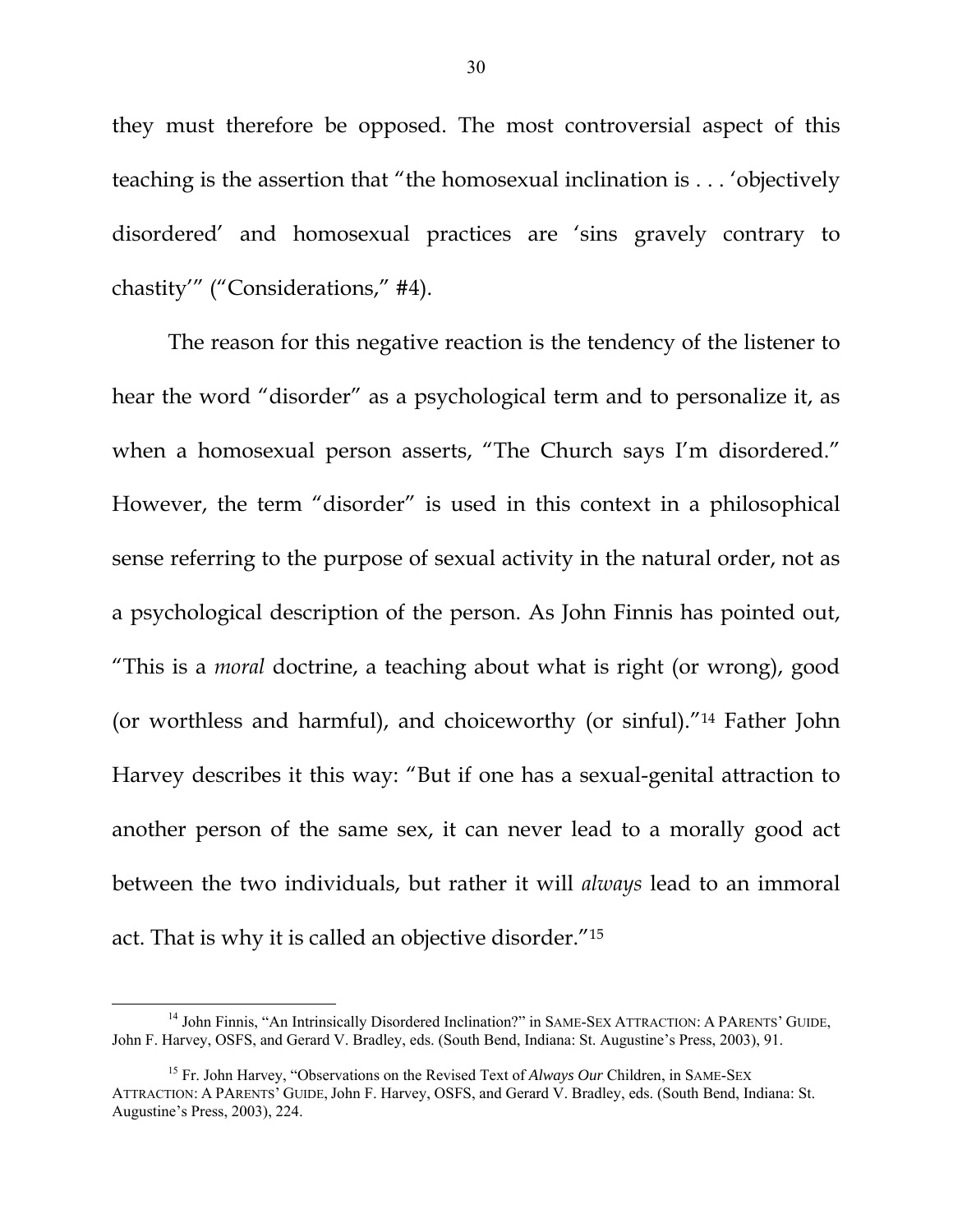This document was preceded by a more general one that addressed a wider range of topics, called the Doctrinal Note on Some Questions regarding Participation of Catholics in Political Life. This document acknowledges the valid autonomy of the temporal order from the religious order, but it argues that this rightful autonomy does not mean that the temporal order is independent of morality. In particular, the Note discusses the duties of Catholic politicians to oppose civil laws that contradict fundamental moral absolutes, such as laws that permit killing of the innocent or that undermine marriage and the family.

These documents really do not present any new ideas, but rather they elaborate on the constant teaching of the Church in the light of new challenges to this traditional teaching. In large measure, they are further reflections upon the teaching of Vatican II on the role of the laity in building up a culture that reflects and advances the fullness of human dignity.

The point of controversy over these documents, as I understand it, (aside from those who simply disagree with the position of the Church on the question of homosexual marriage) comes in regard to the status of Catholics who reject the central point of the documents – those who claim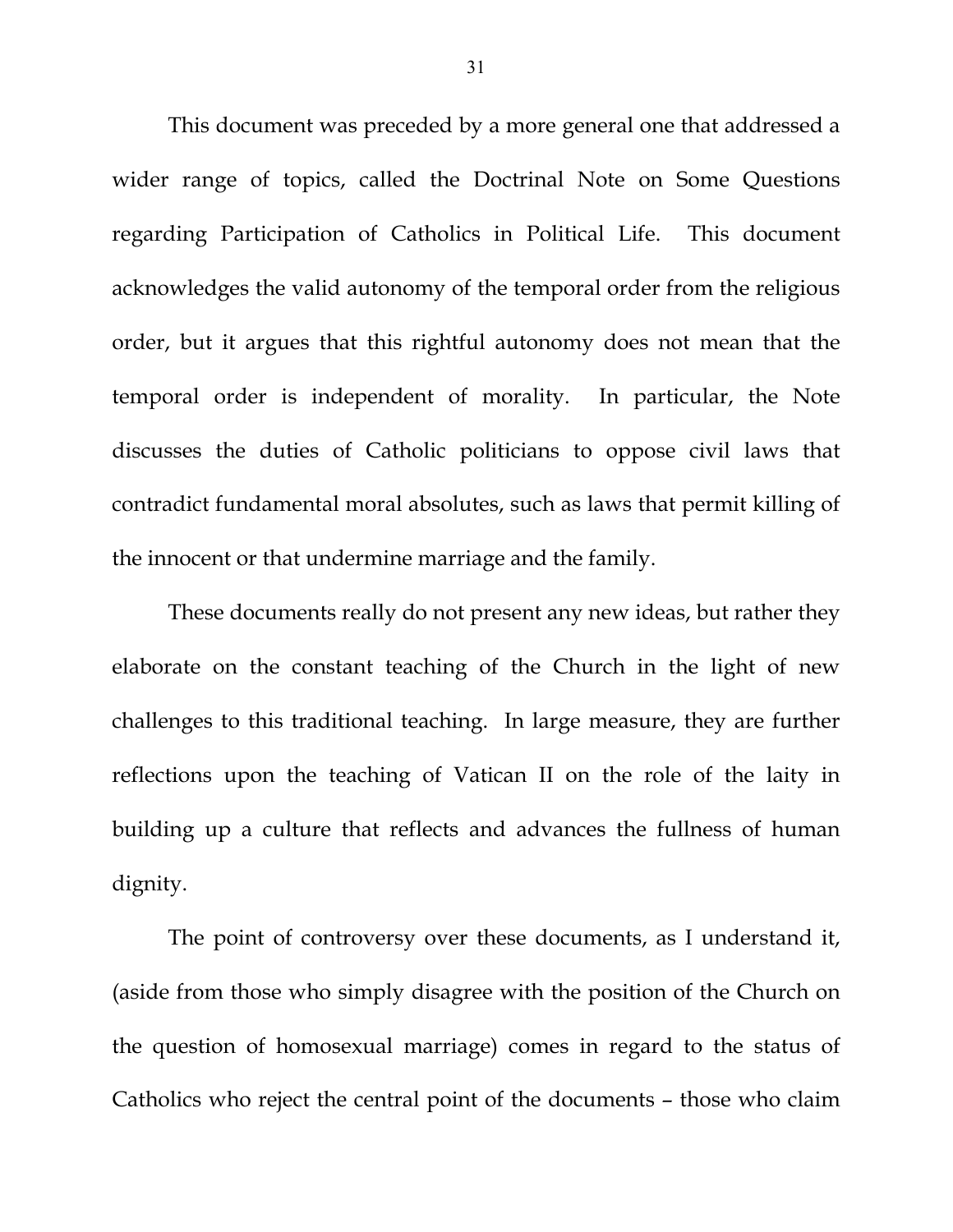that they are Catholics in good standing while supporting abortion or homosexual marriage.

There are pastoral implications for people who make this claim, not just for politicians, but also for others, such as same-sex couples in civil marriages who seek to register in our parishes, present their biological or adopted children for the sacraments of Baptism, Reconciliation, Eucharist and Confirmation, and enroll them in our Catholic schools.

The key factor in such situations is the issue of integrity. It is a matter of integrity for a person's identity as a Catholic to accept the teachings of the Catholic Church and try to act in accord with them. Please note that I am not saying that failure to act in accord with the Church's teaching means that a person should no longer be considered Catholic. There is a world of difference between a those who seek to live in accord with the Church's teaching but fail in their struggle from time to due to human weakness and sin, and those who do not accept the Church's teaching and therefore refuse even to try to live according to those teachings. The former are Catholics who have sinned and are in need the grace of sacramental reconciliation, while the latter should be considered to have left the full communion of the Catholic Church of their own free will. The implications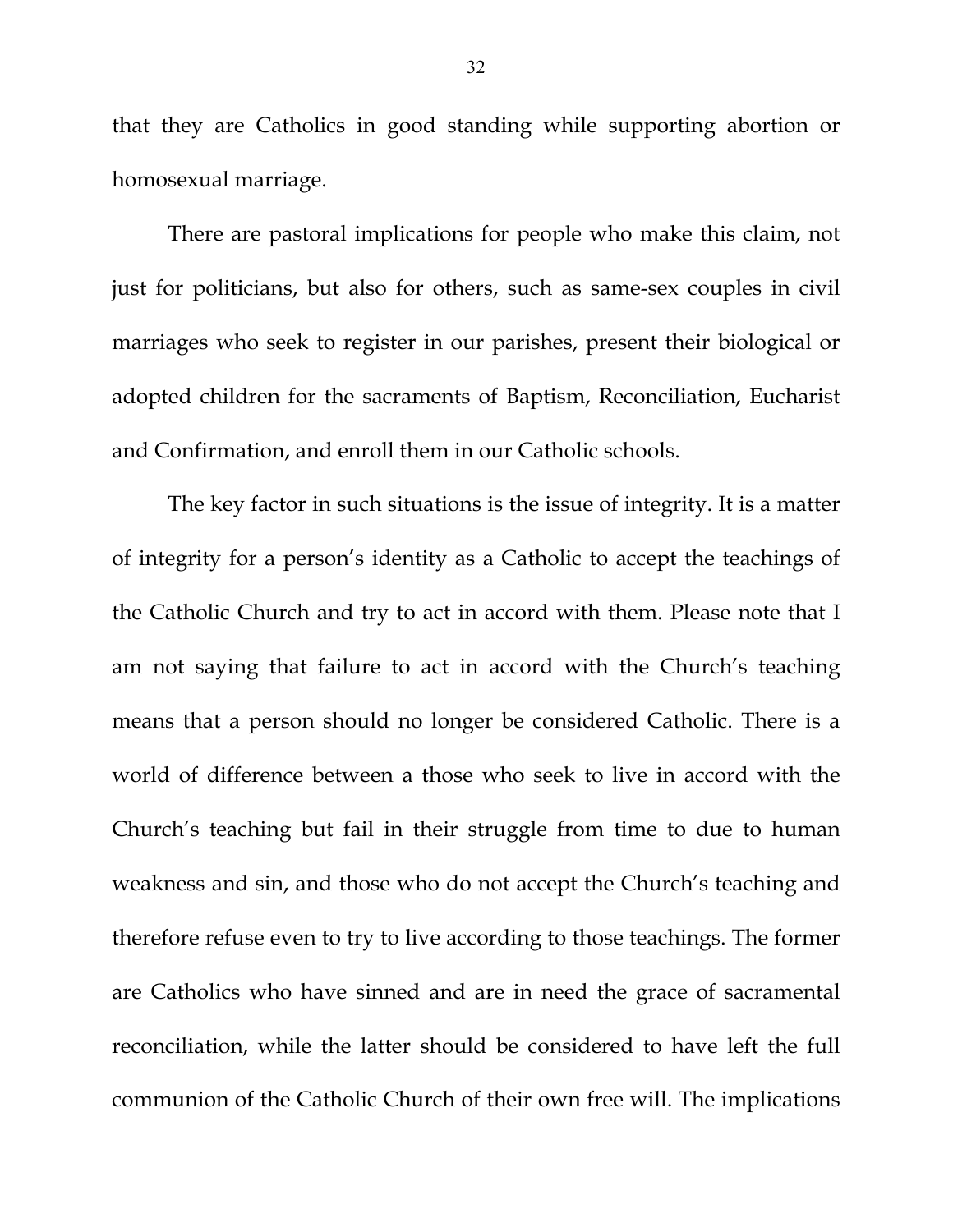for the reception of the sacraments and participation in the life of the Church flow from this distinction.

For example, for a child to be baptized in the Catholic Church, outside of the danger of death, at least one parent or the person who lawfully takes the place of the parents must give consent and there must a founded hope that the infant will be brought up in the Catholic religion.16 If the parent or legal guardian rejects the teachings of the Church, this raises serious questions about whether the infant will be brought up in the Catholic religion. The situation would be different, in my opinion, if the parent or guardian said he or she accepted the Church's teachings, but was having difficulty following them and at times failed to do so.

With regard to the reception of Holy Communion, a person who is conscious of grave sin is not to receive the Body of the Lord without prior sacramental confession unless a grave reason is present and there is no opportunity of confessing; in this case the person is to be mindful of the obligation to make an act of perfect contrition, including the intention of confessing as soon as possible.17 Since sexual activity outside of marriage,

 <sup>16</sup> See *Code of Canon Law*, canon 868.

<sup>17</sup> See *Code of Canon Law*, canon 916.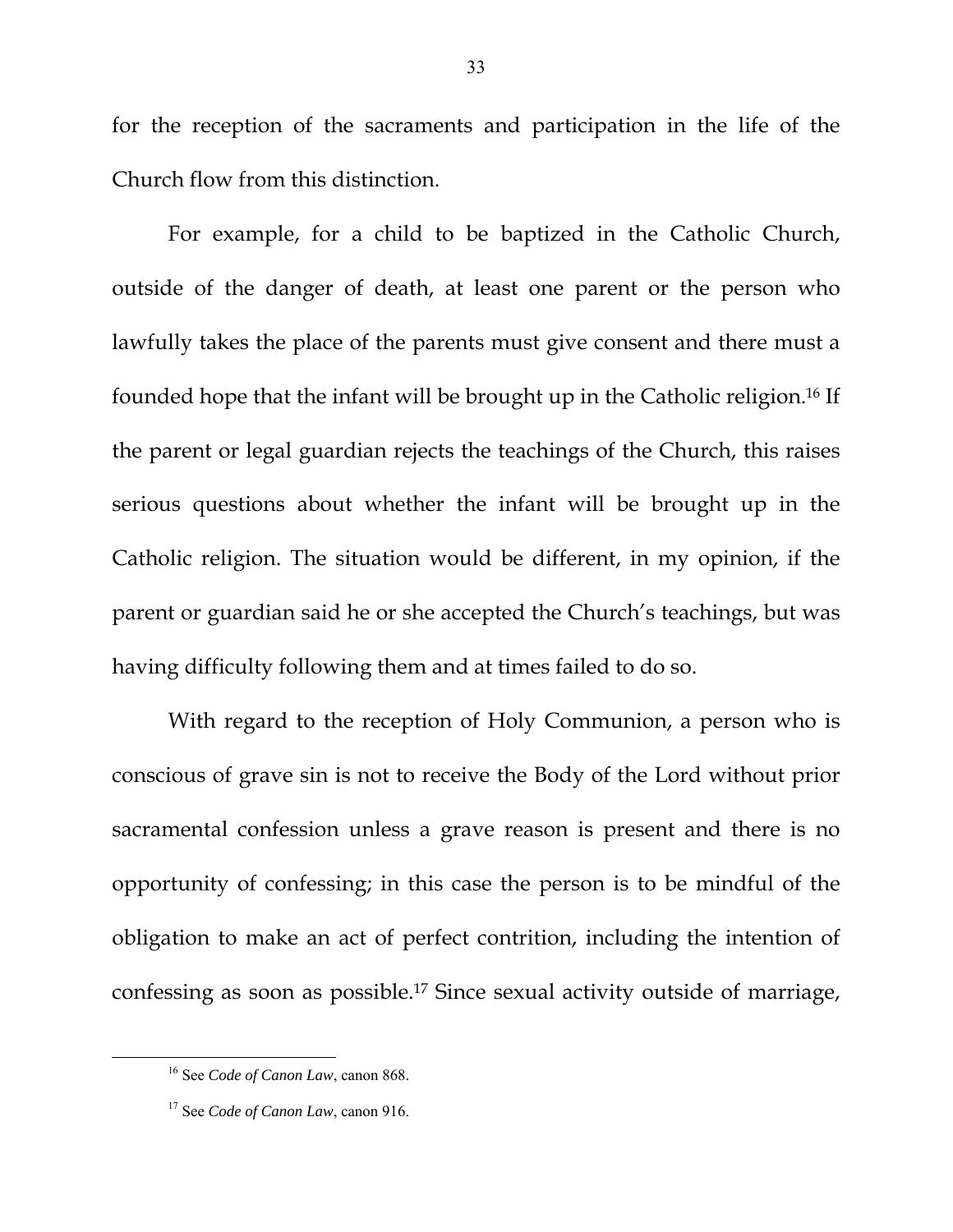whether homosexual or heterosexual, is gravely sinful, persons conscious of such serious sins should refrain from going to Holy Communion. It should be noted that this is a question of self-regulation. The denial of Holy Communion by a minister of the Church only becomes involved where people voluntarily fail to refrain from going to Holy Communion in cases when they should have refrained from receiving the Sacred Eucharist.<sup>18</sup>

This is not a new discipline of the Church being applied to homosexual persons. Indeed, it is well-known that people who are divorced and civilly remarried are not eligible to receive Holy Communion unless they receive an annulment and are married in the Church. Those who abide by that are observing the requirement of canon 916. But at times that provision is ignored and people who are ineligible to receive present themselves for Holy Communion. In such cases, the pastoral approach is a private conversation with the person involved. That is an application of canon 915. The same sacramental discipline applies to heterosexual couples who cohabit without marriage as well as to sexually active homosexuals.

 $\overline{a}$ 

<sup>18</sup> See *Code of Canon Law*, canon 915.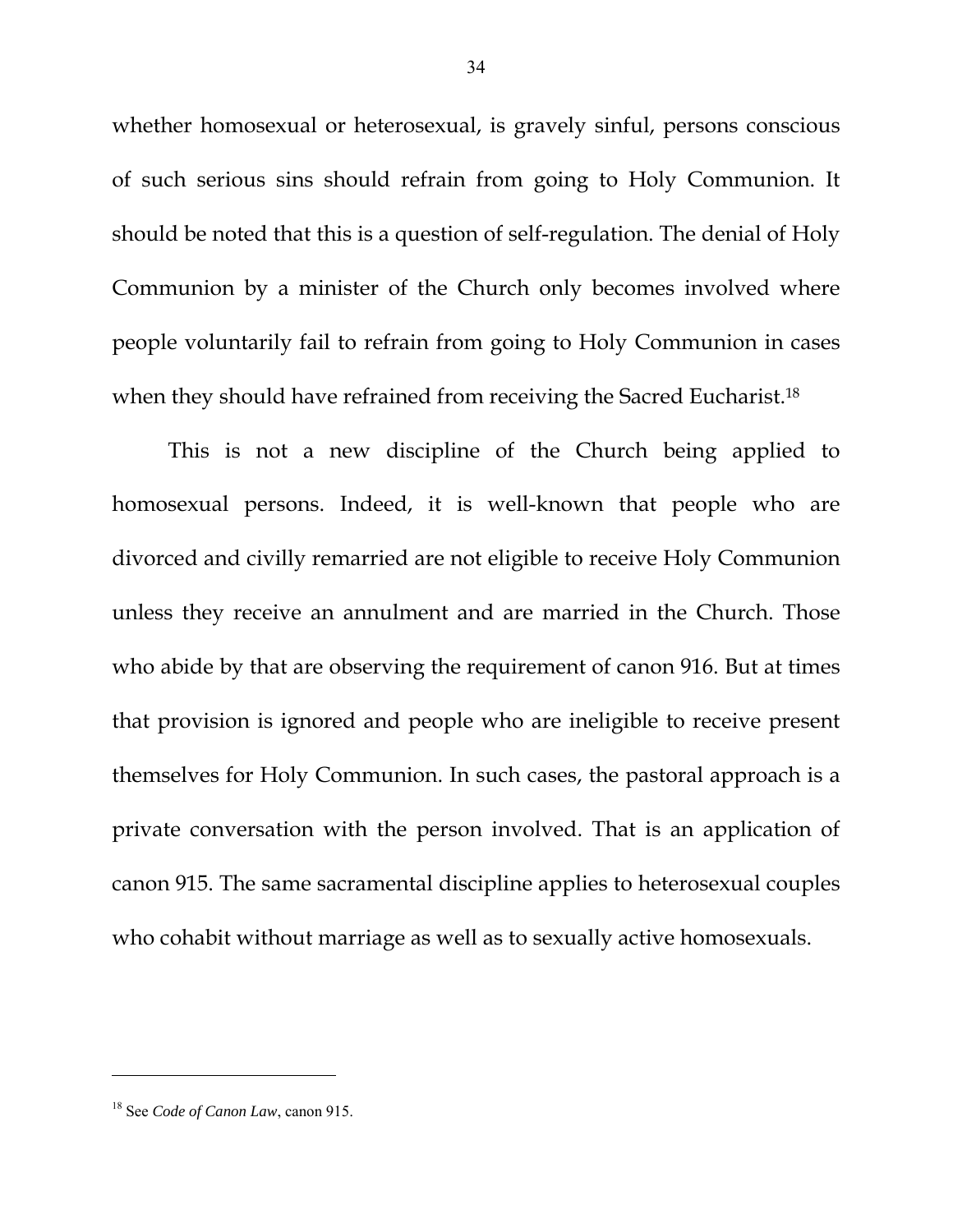## IV. CONCLUSION

 I conclude by recalling St. Paul's visit to Athens. We read in the *Acts of the Apostles* that Paul engaged in daily debates in the public square with ordinary passers-by. Some Epicurian and Stoic philosophers disputed with him, some of them asking, "What is this magpie trying to say to us?" (*Acts* 17:18). Perhaps you are asking the same thing of me right now! After Paul addressed the Athenian citizens in the Areopagus, we are told that "some sneered, while others said, 'We must hear you on this topic some other time'" (*Acts* 17:32). Again, some of you may be sneering, and I might be lucky if you said you were willing to hear me again on this topic some other time. But the passage ends by saying that a "few did join him, however, and became believers" (*Acts* 17:34). In the end, I hope that at least a few of you will agree with my remarks.